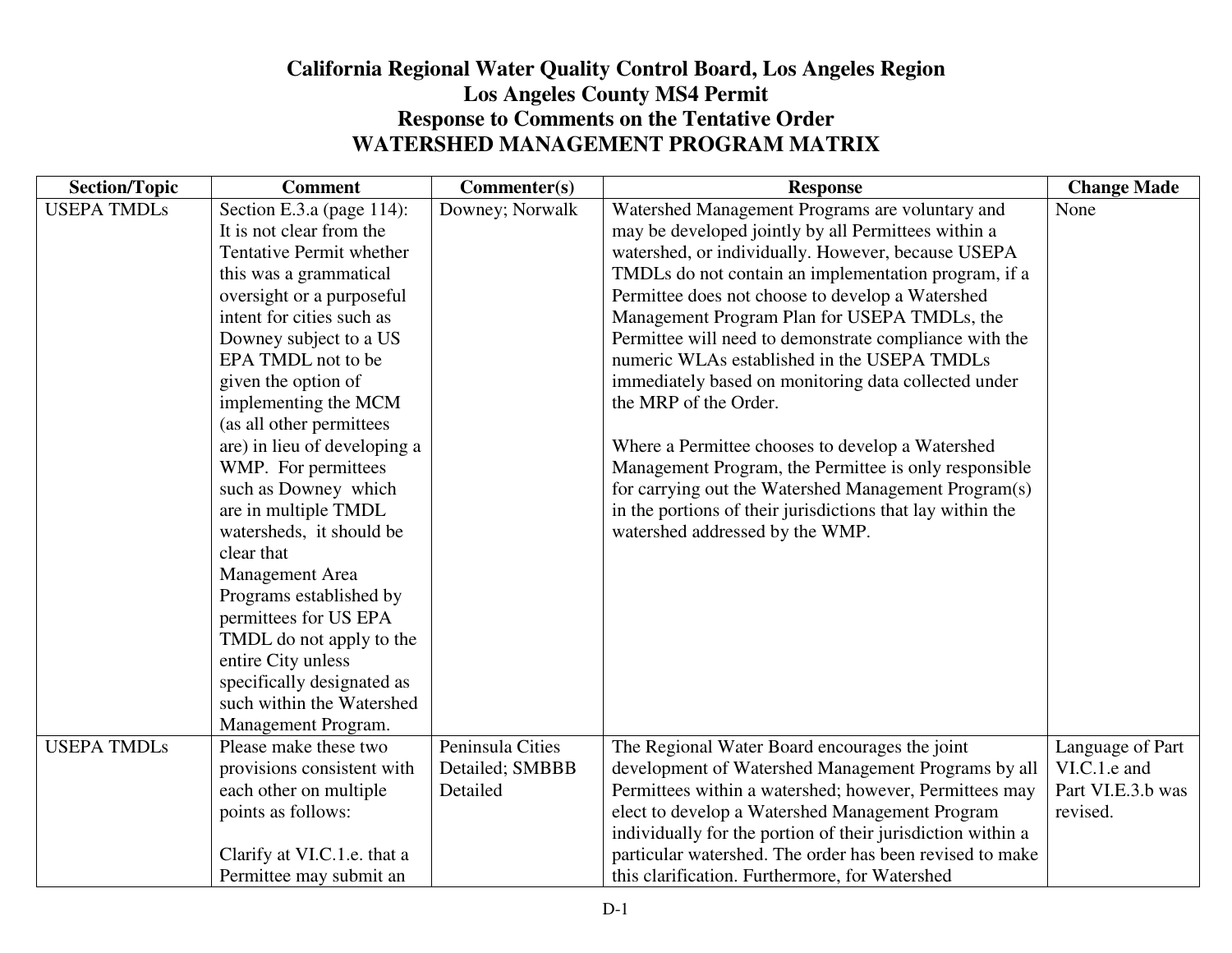|                                            | individual Watershed<br><b>Management Program</b><br>Plan.<br>Clarify at VI.E.3.b. that a<br>Permittee may jointly<br>submit a plan with some or<br>all Permittees subject to<br>the WLAs contained in the<br>USEPA established<br>TMDL.                                                                                                                                                                                                            |                        | Management Programs to implement USEPA TMDLs,<br>Permittees may either individually or jointly – with<br>some or all Permittees within the watershed – submit a<br>WMP. The order has been revised to make this<br>clarification.                                                                                                                                                                                                                                                                                                                                                                                                                                                                                                                                                                                                                                                                                                                                                                                                                                                                                                                                                                                                                                                                                                                                                                                                                                                                                                                                                   |      |
|--------------------------------------------|-----------------------------------------------------------------------------------------------------------------------------------------------------------------------------------------------------------------------------------------------------------------------------------------------------------------------------------------------------------------------------------------------------------------------------------------------------|------------------------|-------------------------------------------------------------------------------------------------------------------------------------------------------------------------------------------------------------------------------------------------------------------------------------------------------------------------------------------------------------------------------------------------------------------------------------------------------------------------------------------------------------------------------------------------------------------------------------------------------------------------------------------------------------------------------------------------------------------------------------------------------------------------------------------------------------------------------------------------------------------------------------------------------------------------------------------------------------------------------------------------------------------------------------------------------------------------------------------------------------------------------------------------------------------------------------------------------------------------------------------------------------------------------------------------------------------------------------------------------------------------------------------------------------------------------------------------------------------------------------------------------------------------------------------------------------------------------------|------|
| Sources Beyond<br>Control of<br>Permittees | The draft order seems to<br>be silent on the critical<br>issue of sources of<br>pollutants outside the<br>authority of MS4<br>permittees (e. g. aerial<br>deposition, upstream<br>contributions, discharges<br>allowed by another<br>NPDES permit, etc.). We<br>request that permittees be<br>allowed to demonstrate<br>that some sources are<br>outside the permittee's<br>control and not responsible<br>for managing or abating<br>those sources | Inglewood; La<br>Verne | The permittees have ultimate authority and<br>responsibility to prohibit, prevent, or otherwise control<br>discharges that enter and exit the portions of the MS4 for<br>which they are owners and/or operators. Even if the<br>permittees do not themselves generate the pollutants<br>entering/exiting their MS4s, the permittees are<br>nevertheless responsible for ensuring that the pollutants<br>do not reach receiving waters through their MS4. As<br>recently stated by the 9 <sup>th</sup> Circuit Court of Appeals, "the<br>Clean Water Act does not distinguish between those<br>who add and those who convey what is added by others -<br>the Act is indifferent to the originator of water<br>pollution." (NRDC v. County of Los Angeles (2011) 673<br>F.3d 880, 900.) Thus, the Clean Water Act, and this<br>permit, appropriately places responsibility for preventing<br>or controlling MS4 discharges on the permittees.<br>Municipalities are also required to have the legal<br>authority to control sources of pollutants to the MS4<br>under 40 CFR section $122.26(d)(2)(i)$ , including the<br>ability to control the contribution of pollutants from one<br>portion of the MS4 to another portion through inter-<br>agency agreements among Co-Permittees, and to<br>implement measures to control the sources of pollutants<br>to the MS4 through their Storm Water Management<br>Program (SWMP). The order addresses Permittees' legal<br>authority to control pollutant discharges into and from<br>its MS4 in Part VI.A.2.a. The order also addresses | None |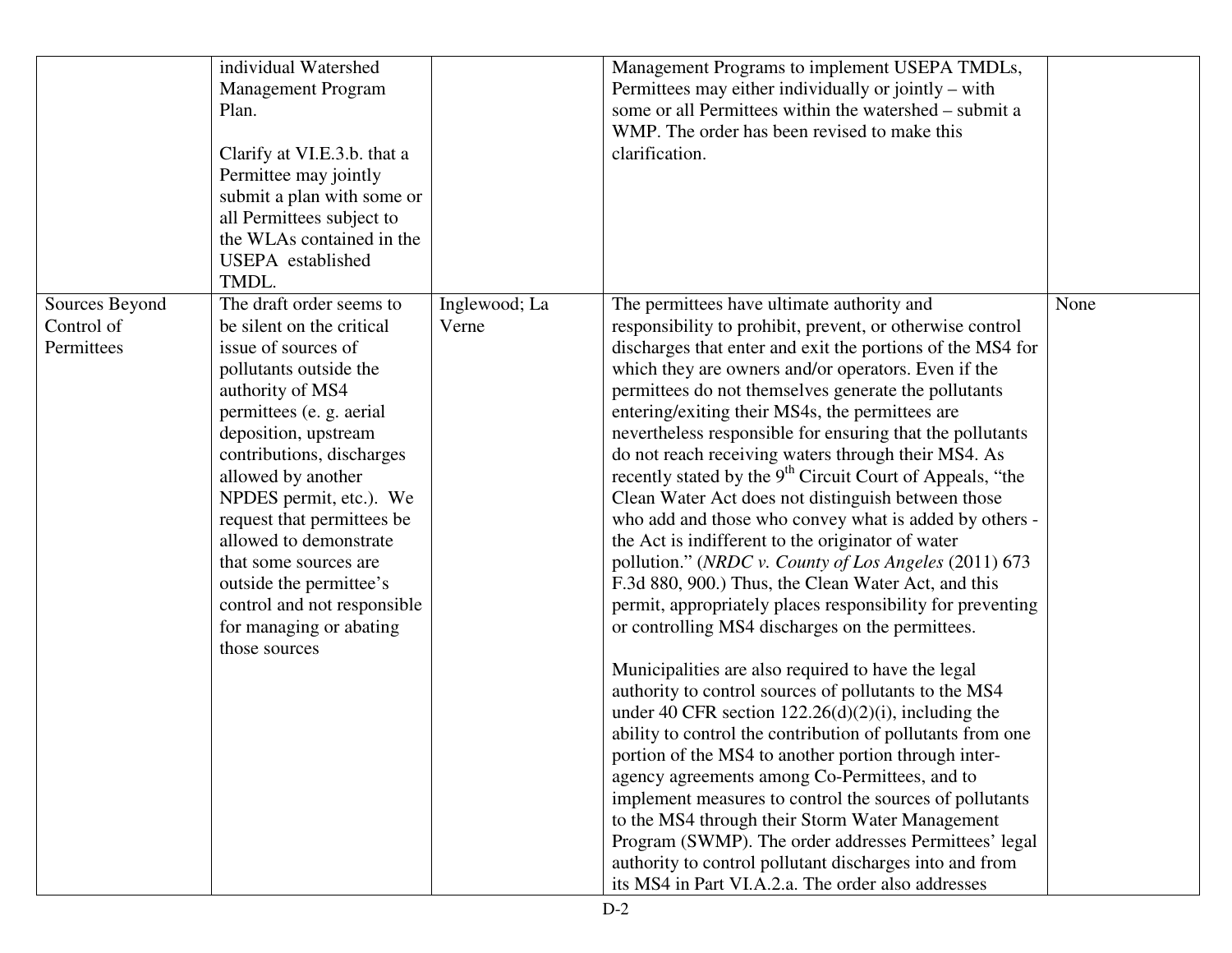|                        |                                                                                                                                                                        |                        | discharges authorized by a separate individual or general<br>NPDES permit in Part III.A.1.a., which identifies these<br>discharges as authorized non-storm water discharges,<br>and Part III.A.4.e., which provides a mechanism for<br>notifying the Regional Water Board if an exceedance of<br>a receiving water limitation is caused by an authorized<br>non-storm water discharge with coverage under a<br>separate NPDES permit.                                                                                                                                                                                                                                                                                                                                                                                                                                                                                                                                                                                                                                                                                                                                                                                                                                                                                                                                                                                                                                                                                                                                                                   |                                                |
|------------------------|------------------------------------------------------------------------------------------------------------------------------------------------------------------------|------------------------|---------------------------------------------------------------------------------------------------------------------------------------------------------------------------------------------------------------------------------------------------------------------------------------------------------------------------------------------------------------------------------------------------------------------------------------------------------------------------------------------------------------------------------------------------------------------------------------------------------------------------------------------------------------------------------------------------------------------------------------------------------------------------------------------------------------------------------------------------------------------------------------------------------------------------------------------------------------------------------------------------------------------------------------------------------------------------------------------------------------------------------------------------------------------------------------------------------------------------------------------------------------------------------------------------------------------------------------------------------------------------------------------------------------------------------------------------------------------------------------------------------------------------------------------------------------------------------------------------------|------------------------------------------------|
| <b>TMDL Compliance</b> | The permit needs to<br>clearly state that watershed<br>management programs and<br>the reasonable assurance<br>analysis can be used for<br>TMDL compliance<br>purposes. | Inglewood; La<br>Verne | The order states in Part VI.E.2.d.i.(4) that a Permittee<br>shall be considered in compliance with an applicable<br>interim water quality based effluent limitation and/or<br>receiving water limitation for the pollutant(s) associated<br>with a specific TMDL if the Permittee has submitted and<br>is fully implementing an approved WMP pursuant to<br>Part VI.C. It is premature to consider application of this<br>WMP compliance demonstration option to the final<br>effluent limitations and final receiving water limitations<br>- most of which have deadlines outside the term of the<br>tentative order. More data are needed to validate<br>assumptions and model results regarding the linkage<br>among BMP implementation, the quality of MS4<br>discharges, and receiving water quality to have the<br>necessary assurance that these BMPs will ultimately<br>achieve the final effluent limitations. The Regional<br>Water Board will evaluate the effectiveness of this<br>WMP compliance determination approach in ensuring<br>that interim effluent limitations for storm water are<br>achieved during this permit term. The tentative order has<br>been revised to include a re-opener prior to the final<br>compliance deadlines, if practicable, that would allow an<br>action based, BMP compliance demonstration approach<br>with regard to final WQBELs for storm water discharges<br>based on the Regional Board's review of relevant<br>research on storm water quality and control technologies<br>and the effectiveness of the approach in achieving<br>interim WQBELs. | Re-opener<br>provision added<br>to Part VI.A.7 |
| Adaptive               | The permit should clarify<br>that the adaptive                                                                                                                         | City of La Verne       | Section $122.26(d)(2)(iv)$ of Title 40 of the Code of<br>Federal Regulations requires Permittees to have a                                                                                                                                                                                                                                                                                                                                                                                                                                                                                                                                                                                                                                                                                                                                                                                                                                                                                                                                                                                                                                                                                                                                                                                                                                                                                                                                                                                                                                                                                              | <b>Revisions to Part</b><br>VI.C. to address   |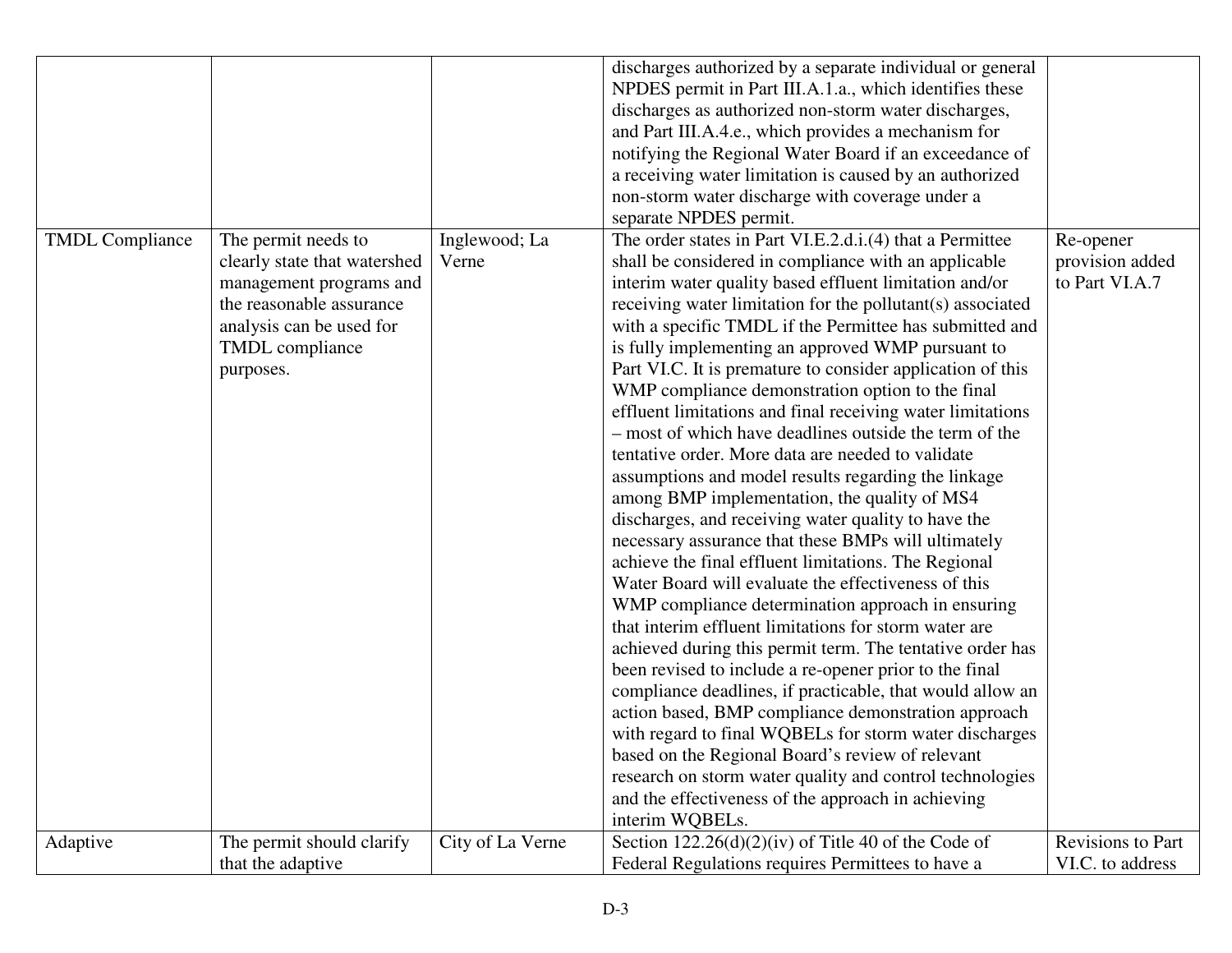| management process is       | management program that includes a continuing                | water body       |
|-----------------------------|--------------------------------------------------------------|------------------|
| equivalent to the iterative | planning process. Additionally, the maximum extent           | pollutant        |
| process described in the    | practicable (MEP) technology standard applied to storm       | combinations not |
| <b>Receiving Water</b>      | water pursuant to CWA section $402(p)(3)(B)(iii)$ has        | otherwise        |
| Limitation provision and    | been described as an "ever evolving" standard; adaptive      | addressed by a   |
| provide the legal           | management is therefore necessary to achieve the MEP         | TMDL.            |
| justification for the       | standard.                                                    |                  |
| adaptive management         |                                                              |                  |
| process.                    | The adaptive management process outlined in Part             |                  |
|                             | VI.C.7 is similar to the iterative process in Part V.A.3. In |                  |
|                             | the case of water body-pollutant combinations addressed      |                  |
|                             | by a TMDL, the adaptive management process is                |                  |
|                             | directed and governed by any interim WQBELs and              |                  |
|                             | associated compliance schedules. For water body-             |                  |
|                             | pollutant combinations not addressed by a TMDL, For          |                  |
|                             | water body-pollutant combinations not addressed by a         |                  |
|                             | TMDL, the Order has been revised to allow Permittees         |                  |
|                             | to develop and implement a Watershed Management              |                  |
|                             | Program to address receiving water limitations not           |                  |
|                             | otherwise addressed by a TMDL. The Watershed                 |                  |
|                             | Management Program must include, at the outset, a            |                  |
|                             | reasonable assurance analysis for the water body-            |                  |
|                             | pollutant combination(s) addressed by the program that       |                  |
|                             | demonstrates that the watershed control measures             |                  |
|                             | proposed in the program will be sufficient to control        |                  |
|                             | MS4 discharges such that they do not cause or contribute     |                  |
|                             | to an exceedance of the applicable receiving water           |                  |
|                             | limitation(s). Where exceedances of receiving water          |                  |
|                             | limitations are newly identified after approval of a         |                  |
|                             | Watershed Management Program, Permittees are                 |                  |
|                             | required to address these during the adaptive                |                  |
|                             | management process by evaluating the sources of the          |                  |
|                             | exceedances, identifying watershed control measures to       |                  |
|                             | address MS4 contributions of the pollutant to receiving      |                  |
|                             | waters, conduct a Reasonable Assurance Analysis to           |                  |
|                             | ensure that the watershed control measures will be           |                  |
|                             | sufficient to control the discharge of the pollutant, and    |                  |
|                             | identify requirements and milestones and dates for their     |                  |
|                             | achievement that will result in compliance with              |                  |
|                             |                                                              |                  |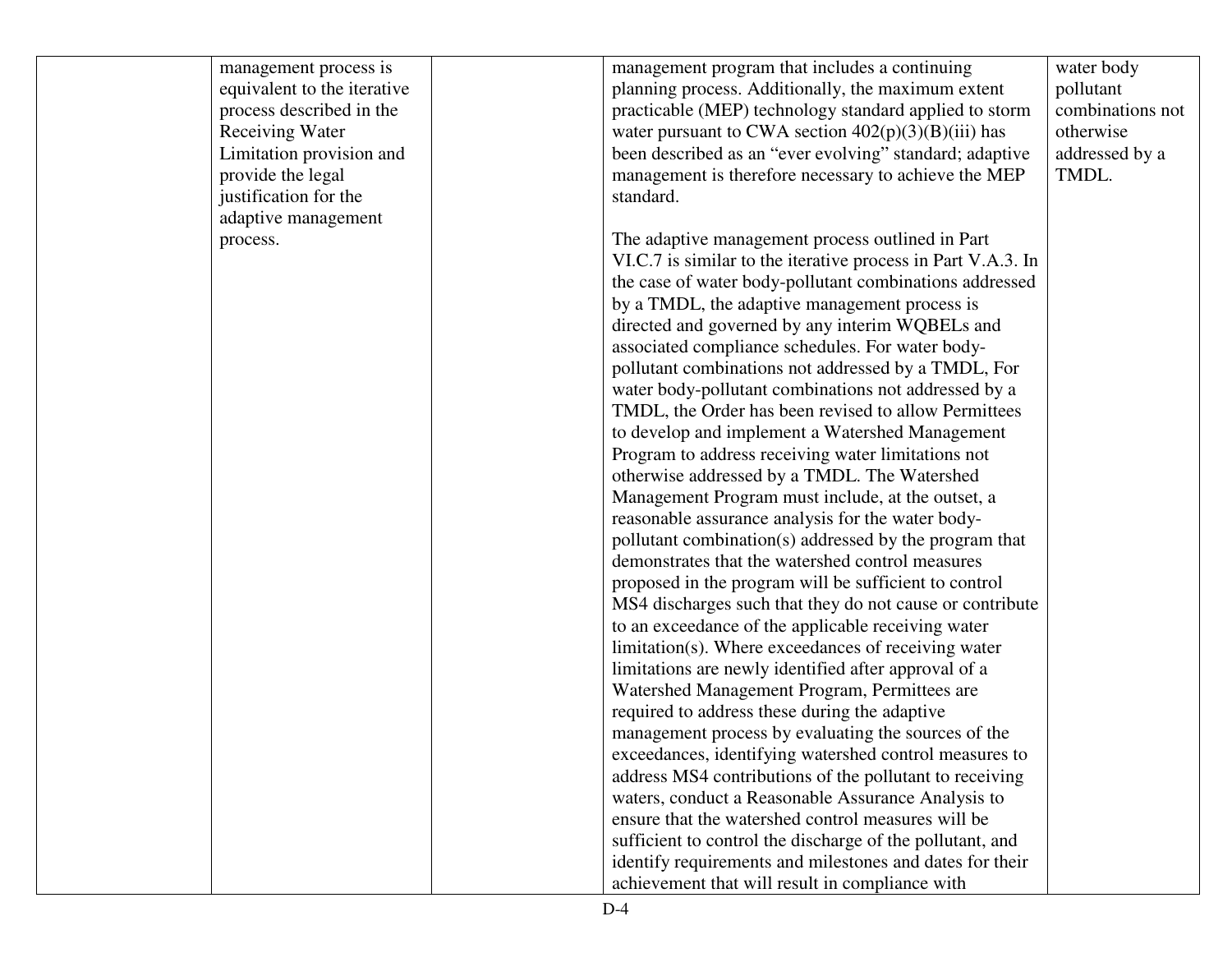| Adaptive               | The adaptive<br>management/iterative<br>approach and timing<br>should be consistent                                                                                                                                                                                                  | City of La Verne                                                                           | receiving water limitations as soon as possible. A<br>Permittee's full compliance with all requirements and<br>dates for their achievement in an approved Watershed<br>Management Program will constitute compliance with<br>the receiving water limitations in Part V.A. addressed by<br>the program, including the "iterative process" in Part<br>V.A.3. Additionally, Part VI.C.7.a.ii.(1) states that the<br>WMP adaptive management process fulfills the<br>requirements in Part V.A.4 to address continuing<br>exceedances of receiving water limitations.<br>The tentative order has been revised such that evaluation<br>and adaptive management for WMPs is required every<br>two years after approval of the WMP. Where a Permittee<br>chooses to not develop a WMP, Attachment $E - MRP$ , | <b>Revisions to Part</b><br>VI.C.7                                |
|------------------------|--------------------------------------------------------------------------------------------------------------------------------------------------------------------------------------------------------------------------------------------------------------------------------------|--------------------------------------------------------------------------------------------|-------------------------------------------------------------------------------------------------------------------------------------------------------------------------------------------------------------------------------------------------------------------------------------------------------------------------------------------------------------------------------------------------------------------------------------------------------------------------------------------------------------------------------------------------------------------------------------------------------------------------------------------------------------------------------------------------------------------------------------------------------------------------------------------------------|-------------------------------------------------------------------|
|                        | between individual<br>permittees ("jurisdictional<br>watershed management<br>program") and the<br>watershed management<br>program.                                                                                                                                                   |                                                                                            | specifies an annual evaluation of the jurisdictional<br>SWMP. For Permittees that do not choose to develop a<br>WMP, the baseline SWMP requirements are already<br>established in the order, and adaptive management can<br>begin after the first year of permit implementation.                                                                                                                                                                                                                                                                                                                                                                                                                                                                                                                      |                                                                   |
| Adaptive<br>Management | There should be only one<br>revision of the Watershed<br><b>Management Programs</b><br>required during the Permit<br>term, and only when the<br>monitoring data supporting<br>the adaptive<br>management/iterative<br>process demonstrates that<br>the modification is<br>warranted. | Peninsula Cities<br>Detailed; SMBBB<br>Detailed; City of<br>Torrance Detailed;<br>La Verne | The Regional Board acknowledges the effort required to<br>comprehensively evaluate and modify the WMP through<br>the adaptive management process. Therefore, the<br>tentative order has been revised to require the adaptive<br>management process for WMP only once every two<br>years after approval of the WMP. This will equate to<br>once during the five-year permit term.                                                                                                                                                                                                                                                                                                                                                                                                                      | Revisions to Part<br>$VI.C.4 - Table 9$<br>and<br>Part VI.C.7.a.i |
| Adaptive<br>Management | Eliminate the separate<br>jurisdictional requirements<br>of Part IV.6.b. entirely as<br>it is redundant with Part<br>IV.6.a.                                                                                                                                                         | Peninsula Cities<br>Detailed; SMBBB<br>Detailed; City of<br>Torrance Detailed;<br>La Verne | The tentative order has been revised to remove these<br>requirements for Permittees that elect to participate in a<br>Watershed Management Program.                                                                                                                                                                                                                                                                                                                                                                                                                                                                                                                                                                                                                                                   | Deletion of Part<br>VI.C.7.b                                      |
| Implementation         | The timelines to develop<br>new watershed                                                                                                                                                                                                                                            | City of El Segundo;<br>City of Hidden                                                      | The Regional Board acknowledges the effort involved in<br>developing a collaborative WMP among a group of                                                                                                                                                                                                                                                                                                                                                                                                                                                                                                                                                                                                                                                                                             | Revisions to<br>Table 9                                           |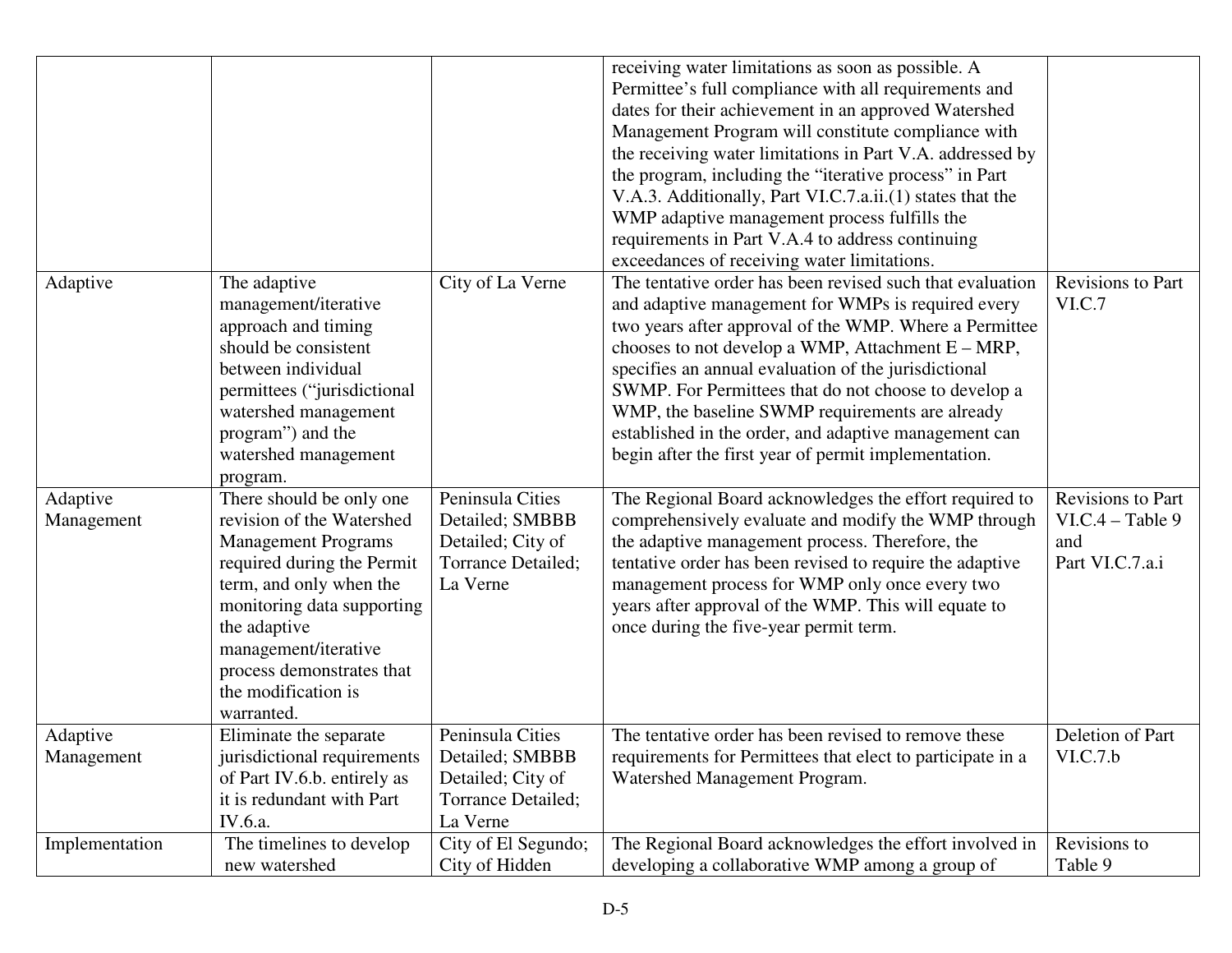|                | management programs          | Hills; Inglewood; | Permittees. It should be noted that in many cases         |                   |
|----------------|------------------------------|-------------------|-----------------------------------------------------------|-------------------|
|                | are too short.               | Malibu; Vernon;   | significant effort has already been invested by many      | Revisions to Part |
|                |                              | Pomona; Torrance; | Permittees in developing TMDL implementation plans        | VI.C.4.c.         |
|                |                              | Santa Monica      | in these watersheds, and the Regional Water Board         |                   |
|                |                              |                   | expects that Permittees will use these plans as a         |                   |
|                |                              |                   | foundation to build upon as they develop their WMPs. It   |                   |
|                |                              |                   | is also critical to ensure that there are not delays in   |                   |
|                |                              |                   | implementation of storm water management measures,        |                   |
|                |                              |                   | and therefore, the Board balanced the time necessary to   |                   |
|                |                              |                   | develop a WMP with consideration of the time that         |                   |
|                |                              |                   | would be remaining in the permit term to implement        |                   |
|                |                              |                   | approved WMPs. However, in further consideration of       |                   |
|                |                              |                   | these concerns, the order has been revised to allow 18    |                   |
|                |                              |                   | months for Permittees to jointly develop a WMP, if the    |                   |
|                |                              |                   | Permittees commit to implementation of certain early      |                   |
|                |                              |                   | actions during the development of the WMP. The            |                   |
|                |                              |                   | timeframe for Permittees who elect to individually        |                   |
|                |                              |                   | develop a WMP, or for those who do not commit to          |                   |
|                |                              |                   | certain early actions, will remain at one year for        |                   |
|                |                              |                   | submittal of a draft WMP plan.                            |                   |
| Implementation | It is unclear how the        | City of La Verne  | The tentative order has been revised to clarify that      | New subpart       |
|                | current implementation of    |                   | Permittees are required to continue to implement their    | under Part        |
|                | the stormwater program       |                   | existing storm water management programs, including       | VI.C.4.           |
|                | and TMDL compliance          |                   | actions within each of the six categories of minimum      |                   |
|                | will be handled during the   |                   | control measures consistent with 40 CFR section           |                   |
|                | interim period before        |                   | $122.26(d)(2)(iv)$ , and implement watershed control      |                   |
|                | development of the           |                   | measures sufficient to achieve WQBELs and receiving       |                   |
|                | watershed management         |                   | water limitations applicable to the Permittee(s) pursuant |                   |
|                | program. For those           |                   | to Part VI.E. and Attachments L-R in satisfaction of      |                   |
|                | entities that choose this    |                   | deadlines occurring prior to approval of the Watershed    |                   |
|                | path, significant efforts in |                   | Management Program.                                       |                   |
|                | existing programs and        |                   |                                                           |                   |
|                | implementation plans         |                   |                                                           |                   |
|                | should be allowed to         |                   |                                                           |                   |
|                | continue while we            |                   |                                                           |                   |
|                | evaluate new MCMs as         |                   |                                                           |                   |
|                | part of the watershed        |                   |                                                           |                   |
|                | management program.          |                   |                                                           |                   |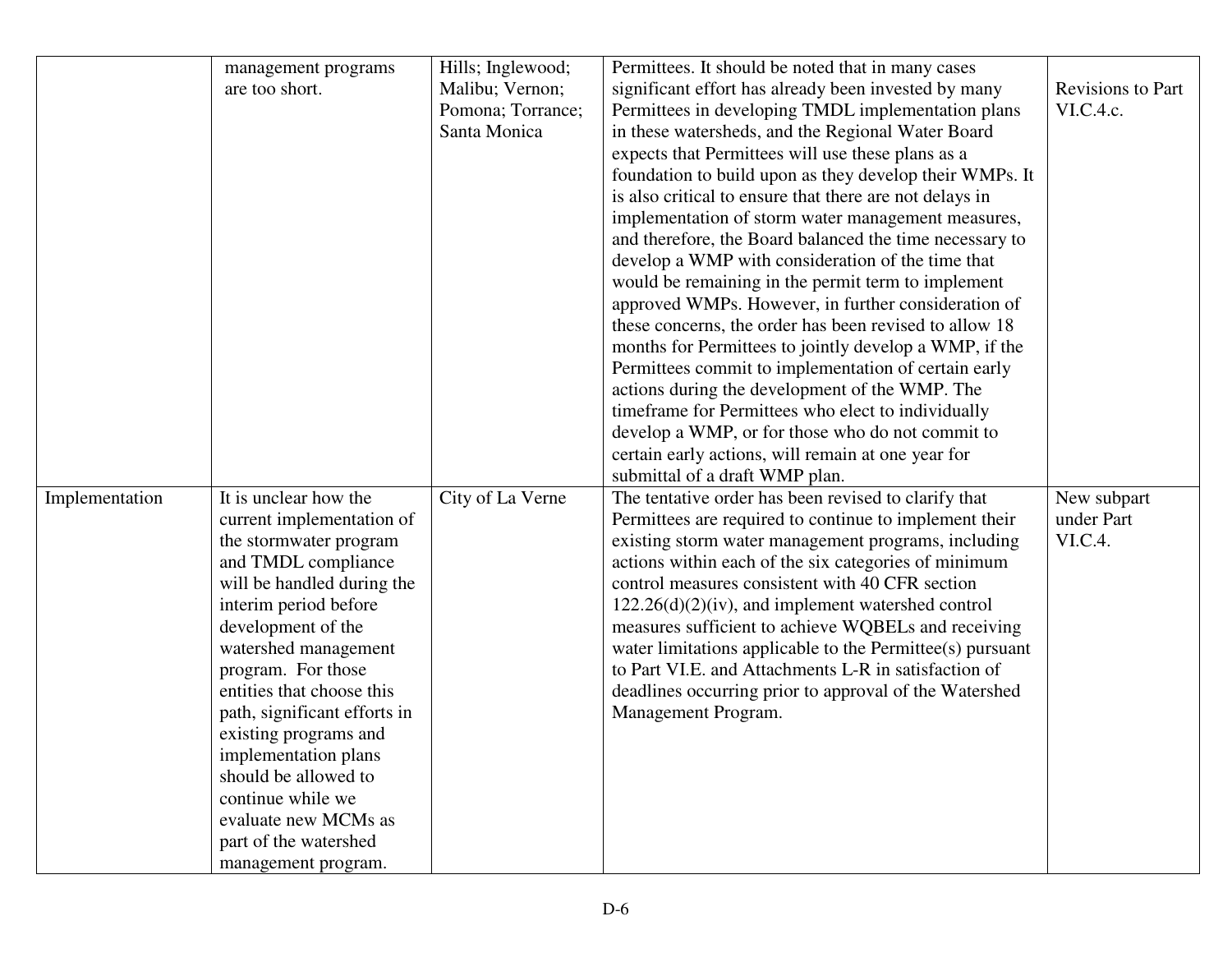| Implementation               | Six months is not enough<br>time to prepare<br>preliminary analyses and<br>obtain necessary funding<br>allocations to make a<br>decision whether or not to<br>participate in a Watershed<br>Management Program.                                                                                                                                                                                                                                                                                                                                                                     | City of Malibu;<br>Santa Monica | The Regional Board selected the timeline for notification<br>in order to ensure steady progress toward developing a<br>WMP early in the permit term, and in consideration of<br>the anticipated schedule for a final outcome of the LA<br>County Flood Control District's Water Quality Funding<br>measure, which is expected by late Spring 2013.                                                                                                                                                                                                                                                               | None |
|------------------------------|-------------------------------------------------------------------------------------------------------------------------------------------------------------------------------------------------------------------------------------------------------------------------------------------------------------------------------------------------------------------------------------------------------------------------------------------------------------------------------------------------------------------------------------------------------------------------------------|---------------------------------|------------------------------------------------------------------------------------------------------------------------------------------------------------------------------------------------------------------------------------------------------------------------------------------------------------------------------------------------------------------------------------------------------------------------------------------------------------------------------------------------------------------------------------------------------------------------------------------------------------------|------|
| <b>Public Review</b>         | Any Alternative<br><b>Requirement Must Include</b><br>a Public Review Process<br>and Hearing before the<br><b>Regional Board</b><br>The Draft Permit currently<br>allows for creation of<br><b>Watershed Management</b><br>Programs or use of Local<br>Ordinance Equivalence<br>programs to replace the<br>Permit's LID<br>requirements. Any<br>provision that deviates<br>from the Permit's LID<br>performance criteria<br>and/or other core Planning<br>and Land Use<br>requirements must go<br>through the process of<br>public review and hearing<br>before the Regional Board. | TreePeople                      | The Board may delegate certain actions to its Executive<br>Officer, including approval of Watershed Management<br>Programs. In addition, the order includes a provision<br>(Part VI.A.5) that requires public review of all<br>documents submitted to the Regional Water Board<br>Executive Officer for approval. Additionally, Part<br>VI.A.6 provides that any formal determination or<br>approval made by the Executive Officer may be<br>reviewed by the Regional Water Board. A Permittee or a<br>member of the public may request such review within 30<br>days of such decision by the Executive Officer. | None |
| Feasibility of<br>Compliance | Consideration of the<br>technical and financial<br>feasibility of complying<br>with water quality<br>standards should be                                                                                                                                                                                                                                                                                                                                                                                                                                                            | City of La Verne                | The Board considered technical and financial feasibility<br>when it adopted the water quality objectives. (See In re<br>Los Angeles County Municipal Storm Water Permit<br>Litigation (Sup. Ct. Los Angeles County, March 24,<br>2005, Case No. BS 080548), Statement of Decision from                                                                                                                                                                                                                                                                                                                           | None |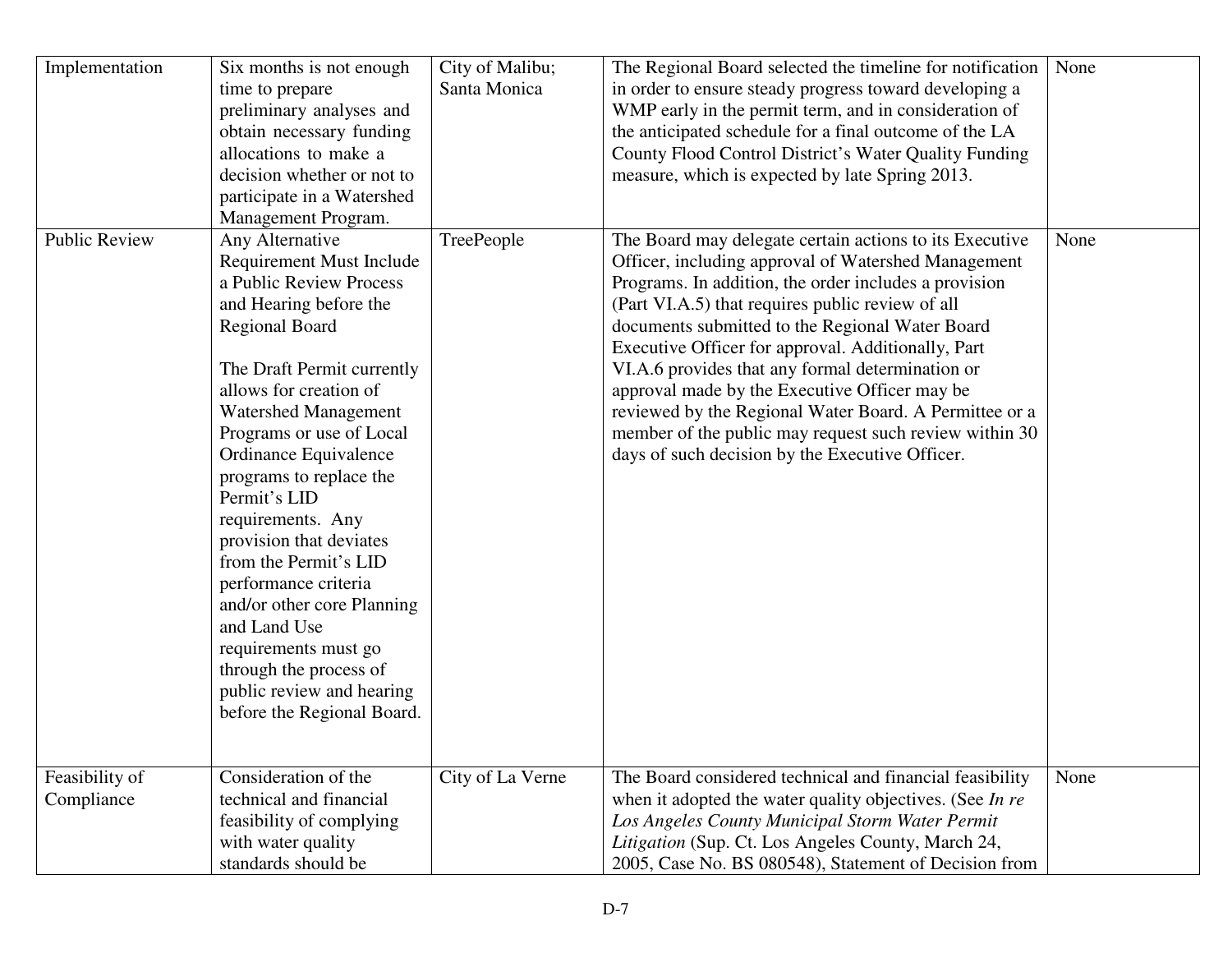|         | included in the watershed                     |                | Phase II Trial on Petitions for Writ of Mandate, p. 21.)                                                  |      |
|---------|-----------------------------------------------|----------------|-----------------------------------------------------------------------------------------------------------|------|
|         | management program.                           |                | In addition, the Board considered the technical and                                                       |      |
|         |                                               |                | financial feasibility of each TMDL during the TMDL                                                        |      |
|         |                                               |                | adoption process. Recognizing the effort required to                                                      |      |
|         |                                               |                | attain TMDL WLAs, the Regional Board established                                                          |      |
|         |                                               |                | implementation schedules that allow Permittees to                                                         |      |
|         |                                               |                | implement watershed control measures over time. These                                                     |      |
|         |                                               |                | long implementation schedules – many from 18 to 25                                                        |      |
|         |                                               |                | years long -- allow costs to be spread out over many                                                      |      |
|         |                                               |                | years and allow time for technological innovation and                                                     |      |
|         |                                               |                | advances.                                                                                                 |      |
|         |                                               |                | The Watershed Management Program option allows                                                            |      |
|         |                                               |                | permittees to submit a plan, either individually or in                                                    |      |
|         |                                               |                | collaboration with other permittees, that would allow for                                                 |      |
|         |                                               |                | actions to be prioritized based on specific watershed                                                     |      |
|         |                                               |                | needs. In the end, it is up to the permittees to determine                                                |      |
|         |                                               |                | the effective BMPs and measures needed to comply with                                                     |      |
|         |                                               |                | this permit. Permittees can choose to implement the least                                                 |      |
|         |                                               |                | expensive measures that are effective in meeting the                                                      |      |
|         |                                               |                | requirements of the permit.                                                                               |      |
| General | Part VI.C of the Permit                       | City of Hidden | Individual Permittees participating in a Watershed                                                        | None |
|         | does not appear to provide                    | Hills; City of | Management Program may choose to implement some                                                           |      |
|         | cities wishing to                             | Pomona         | or all of the baseline requirements of Part VI.D without                                                  |      |
|         | participate in a Watershed                    |                | any customization. Part VI.C.3.b.iv. $(4)(e)$ states that                                                 |      |
|         | Management Program the                        |                | each WMP plan shall identify the responsibilities of                                                      |      |
|         | option of developing their                    |                | each participating Permittee for implementation of                                                        |      |
|         | own programs, outside of                      |                | watershed control measures, which include the minimum                                                     |      |
|         | the Watershed                                 |                | control measures traditionally included in a Permittee's                                                  |      |
|         | Management Program, to                        |                | SWMP. An individual Permittee may specify its                                                             |      |
|         | remain consistent with the                    |                | responsibilities under the Watershed Management                                                           |      |
|         | requirements of the                           |                | Program as including implementation of the baseline                                                       |      |
|         | Permit. For example, a                        |                | provisions identified in Part VI.D of the order, as well as                                               |      |
|         | watershed group may                           |                | other responsibilities related to implementation of other                                                 |      |
|         | develop a Watershed                           |                | provisions of the order, including those related to<br>TMDLs in Part VI.E. and Attachments L through R of |      |
|         | Management Program for<br>TMDL and Monitoring |                | the order.                                                                                                |      |
|         | purposes, and choose to                       |                |                                                                                                           |      |
|         | implement the Minimum                         |                |                                                                                                           |      |
|         |                                               |                |                                                                                                           |      |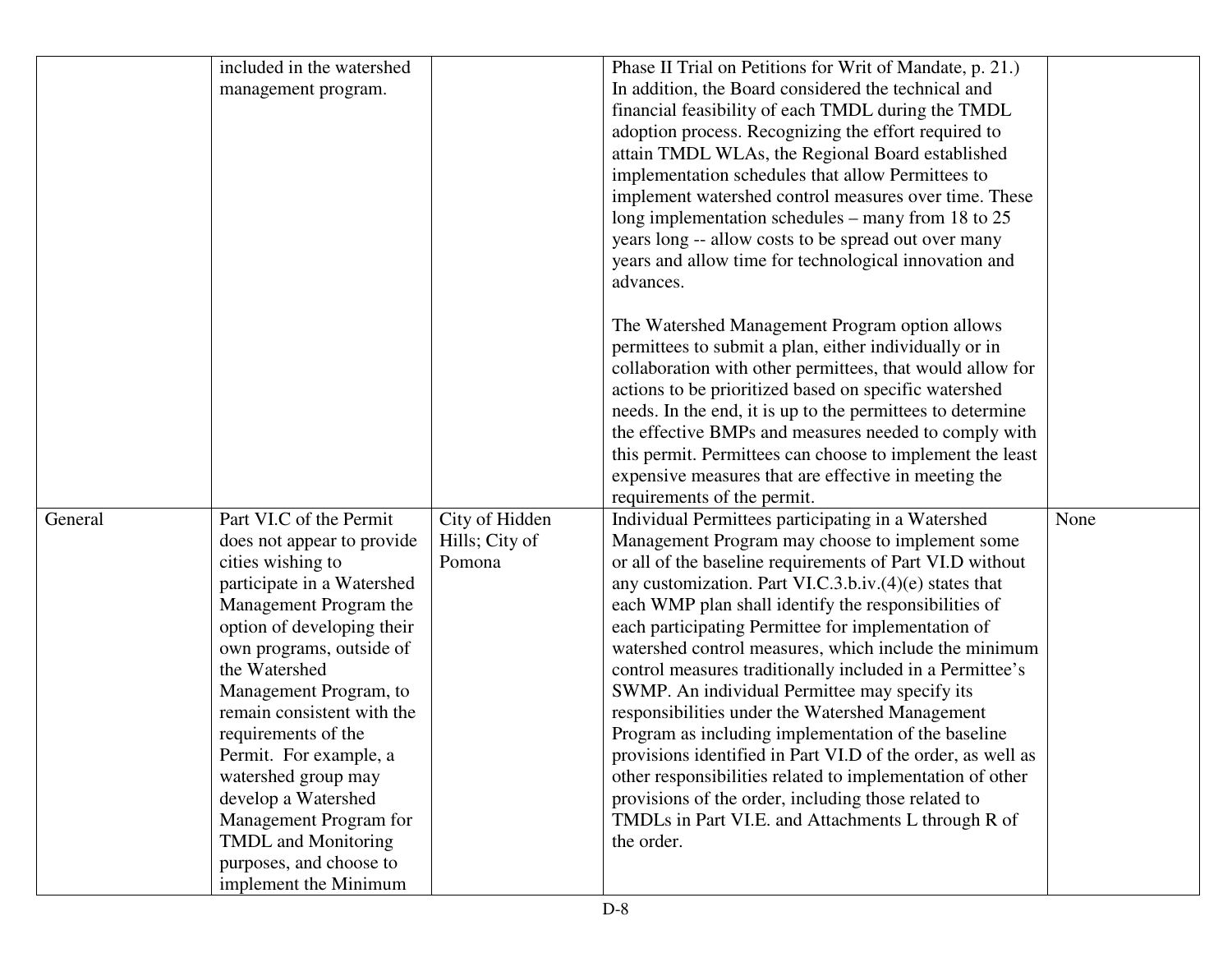|         | <b>Control Measures as</b>   |                  |                                                       |      |
|---------|------------------------------|------------------|-------------------------------------------------------|------|
|         | currently prescribed by the  |                  |                                                       |      |
|         | Permit. This may not be      |                  |                                                       |      |
|         | appropriate for all cities   |                  |                                                       |      |
|         | participating in the         |                  |                                                       |      |
|         | <b>Watershed Management</b>  |                  |                                                       |      |
|         | Program. Individual          |                  |                                                       |      |
|         | permittees, when             |                  |                                                       |      |
|         | participating in a           |                  |                                                       |      |
|         | <b>Watershed Management</b>  |                  |                                                       |      |
|         | Program, should be able to   |                  |                                                       |      |
|         | choose which elements of     |                  |                                                       |      |
|         | the Program they will        |                  |                                                       |      |
|         | participate in and which     |                  |                                                       |      |
|         | elements they will opt out   |                  |                                                       |      |
|         | of, preferring to comply     |                  |                                                       |      |
|         | with those elements as       |                  |                                                       |      |
|         | stated in the Permit. The    |                  |                                                       |      |
|         | City therefore requests that |                  |                                                       |      |
|         | the Permit include           |                  |                                                       |      |
|         | clarifying language          |                  |                                                       |      |
|         | enabling individual          |                  |                                                       |      |
|         | permittees to participate in |                  |                                                       |      |
|         | certain elements of the      |                  |                                                       |      |
|         | <b>Watershed Management</b>  |                  |                                                       |      |
|         | Program while providing      |                  |                                                       |      |
|         | the individual permittees    |                  |                                                       |      |
|         | the flexibility to otherwise |                  |                                                       |      |
|         | comply, on their own,        |                  |                                                       |      |
|         | with the Permit              |                  |                                                       |      |
| General | Recommend that language      | Peninsula Cities | A group of Permittees could elect to develop multiple | None |
|         | be clarified to explicitly   | Detailed         | Watershed Management Programs and integrate these     |      |
|         | provide the option of        |                  | into one comprehensive plan as long as the            |      |
|         | development of a             |                  | comprehensive plan met the requirements of Part VI.C  |      |
|         | <b>Watershed Management</b>  |                  | for each individual watershed addressed.              |      |
|         | Program by one or more       |                  |                                                       |      |
|         | permittees which would       |                  |                                                       |      |
|         | address multiple             |                  |                                                       |      |
|         | watersheds and associated    |                  |                                                       |      |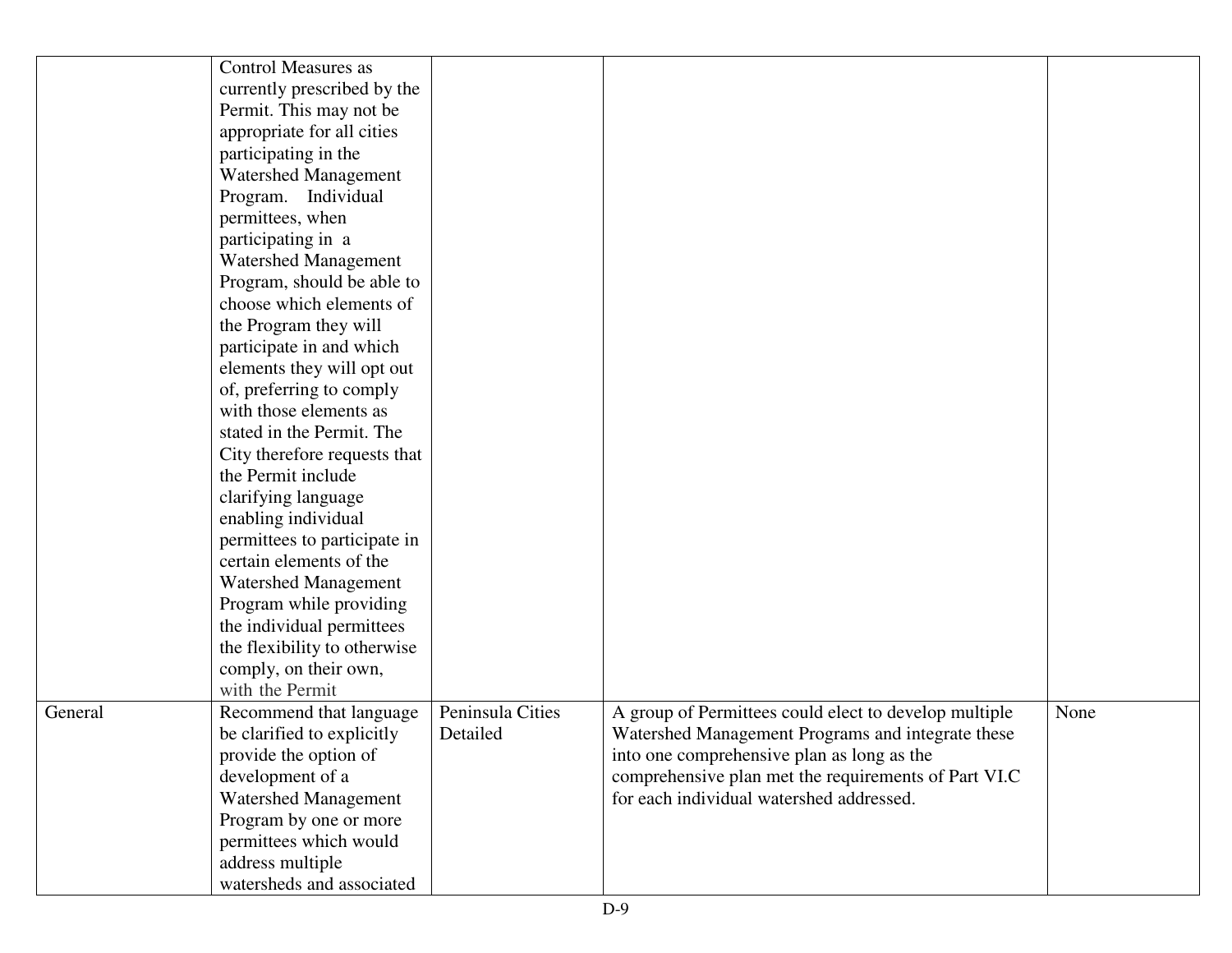|                      | TMDLs at once within          |                     |                                                           |      |
|----------------------|-------------------------------|---------------------|-----------------------------------------------------------|------|
|                      | those jurisdiction(s)'        |                     |                                                           |      |
|                      | boundaries.                   |                     |                                                           |      |
| General              | Provision                     | City of Signal Hill | Where a Permittee elects to develop a Watershed           | None |
|                      | VI.C.3.b.iv.(4)(e) that       |                     | Management Program and is fulfilling its responsibilities |      |
|                      | <b>Watershed Management</b>   |                     | as identified in Part VI.C.3.b.iv. $(4)(3)$ , it will be  |      |
|                      | Program plans clearly         |                     | considered in compliance with Parts III.A.4 and VI.D,     |      |
|                      | identify the responsibilities |                     | receiving water limitations in Part V.A. that are         |      |
|                      | of each participating         |                     | explicitly addressed by the WMP, and interim WQBELs       |      |
|                      | Permittee for                 |                     | and receiving water limitations in Part VI.E and          |      |
|                      | implementation of             |                     | Attachments L-R.                                          |      |
|                      | watershed control             |                     |                                                           |      |
|                      | measures. This measure        |                     | The permit addresses the comment concerning joint and     |      |
|                      | should protect                |                     | several liability by allowing permittees who may have     |      |
|                      | conscientious Permittees      |                     | commingled discharges to establish a plan for             |      |
|                      | from being held liable for    |                     | determining compliance.                                   |      |
| other Permittees. We | the actions or inactions of   |                     |                                                           |      |
|                      |                               |                     |                                                           |      |
|                      | would appreciate              |                     |                                                           |      |
|                      | confirmation of our           |                     |                                                           |      |
|                      | interpretation that the       |                     |                                                           |      |
|                      | provision provides            |                     |                                                           |      |
|                      | protection against joint      |                     |                                                           |      |
|                      | and several liability related |                     |                                                           |      |
|                      | to the actions or inactions   |                     |                                                           |      |
|                      | of "bad actors." Making       |                     |                                                           |      |
|                      | this clear in the permit will |                     |                                                           |      |
|                      | help convince every           |                     |                                                           |      |
|                      | Permittee that it will be     |                     |                                                           |      |
|                      | held responsible for its      |                     |                                                           |      |
|                      | own actions or inactions,     |                     |                                                           |      |
|                      | and that it will not be       |                     |                                                           |      |
|                      | possible to hide and          |                     |                                                           |      |
|                      | depend on the actions of      |                     |                                                           |      |
|                      | other entities for            |                     |                                                           |      |
|                      | protection                    |                     |                                                           |      |
| General              | We question the language      | City of Signal Hill | The monitoring and assessment program must be             | None |
|                      | of Provision VI.C.1.f.iii     |                     | designed to, and measure, progress relative to applicable |      |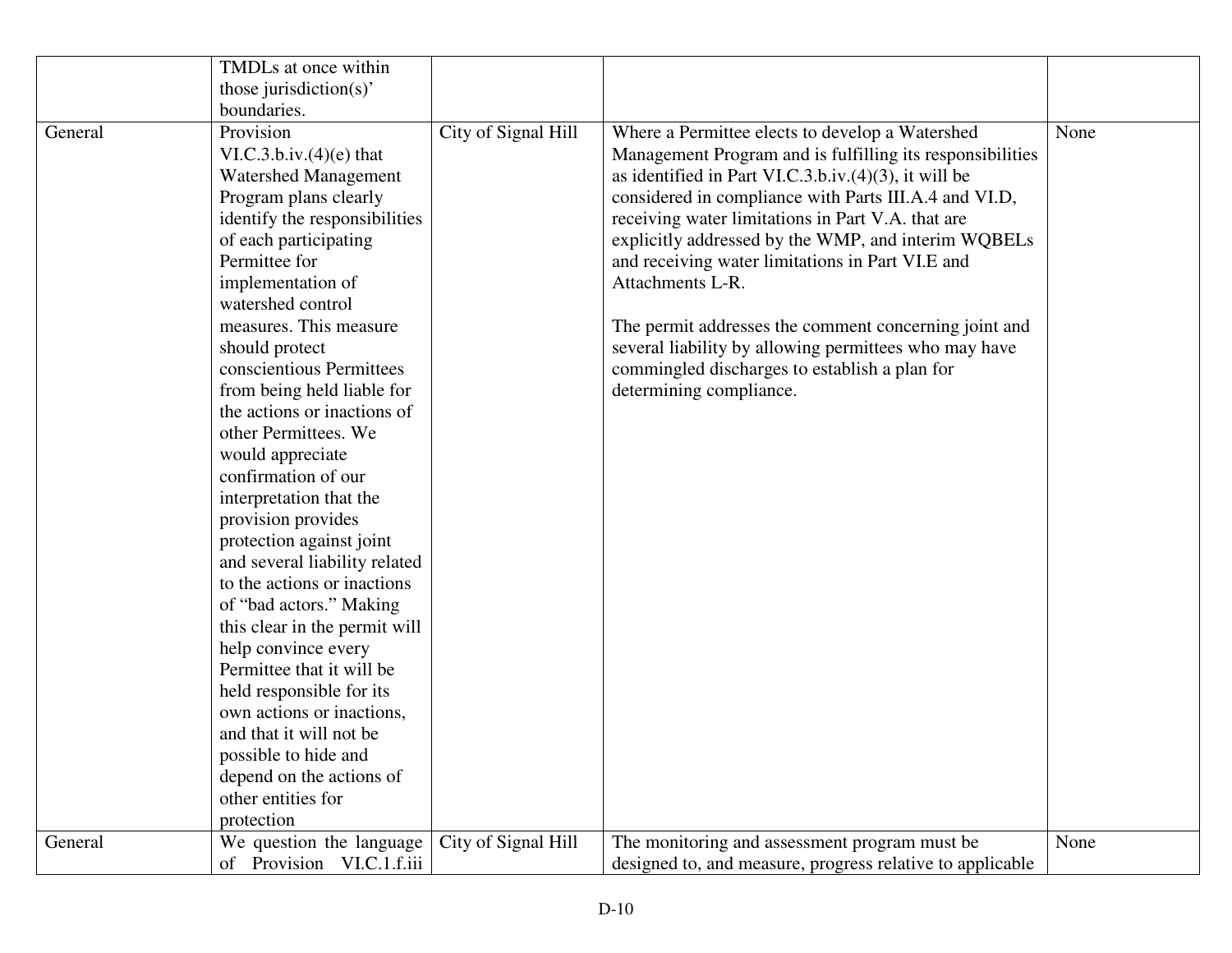|         | related to executing a     |                  | WQBELs and receiving water limitations. The revised       |      |
|---------|----------------------------|------------------|-----------------------------------------------------------|------|
|         | monitoring and assessment  |                  | tentative order allows compliance to be demonstrated      |      |
|         | to<br>determine<br>program |                  | through implementation of actions in an approved WMP      |      |
|         | progress toward achieving  |                  | for receiving water limitations in Part V.A., and interim |      |
|         | applicable<br>limitations  |                  | WQBELs and interim RWLs per Part VI.E.2.c and Part        |      |
|         | and/or action levels. We   |                  | VI.E.2.d.i.(4).                                           |      |
|         | understand<br>the<br>that  |                  |                                                           |      |
|         | Regional Board would       |                  | Additionally, the monitoring program includes             |      |
|         | prefer to have a numeric   |                  | municipal action levels for storm water to promote a      |      |
|         | indicator<br>monitor<br>to |                  | prioritization and adaptive management.                   |      |
|         | toward<br>progress         |                  |                                                           |      |
|         | achievement of applicable  |                  |                                                           |      |
|         | water quality standards,   |                  |                                                           |      |
|         | but we are concerned with  |                  |                                                           |      |
|         | the wording<br>of the      |                  |                                                           |      |
|         | requirement.               |                  |                                                           |      |
|         |                            |                  |                                                           |      |
|         | Specifically, we believe   |                  |                                                           |      |
|         | that the proposed wording  |                  |                                                           |      |
|         | is insufficient to prevent |                  |                                                           |      |
|         | diversion of time, effort, |                  |                                                           |      |
|         | and money due to third-    |                  |                                                           |      |
|         | party lawsuits based on    |                  |                                                           |      |
|         | temporary exceedances.     |                  |                                                           |      |
|         | The wording of the         |                  |                                                           |      |
|         | Provision should be        |                  |                                                           |      |
|         | modified to state that the |                  |                                                           |      |
|         | monitoring and assessment  |                  |                                                           |      |
|         | program should be based    |                  |                                                           |      |
|         | on true benchmarks -       |                  |                                                           |      |
|         | indicators, rather than    |                  |                                                           |      |
|         | compliance points -        |                  |                                                           |      |
|         | designed to promote an     |                  |                                                           |      |
|         | adaptive management        |                  |                                                           |      |
|         | process during the         |                  |                                                           |      |
|         | implementation period.     |                  |                                                           |      |
| General | Include a statement such   | City of Torrance | The Fact Sheet for the order enumerate some of the        | None |
|         | "The<br>Watershed          | Detailed         | benefits of a watershed management program identified     |      |
|         | as,                        |                  | by the commenter, including reduced cost of improving     |      |
|         | Management<br>Program      |                  |                                                           |      |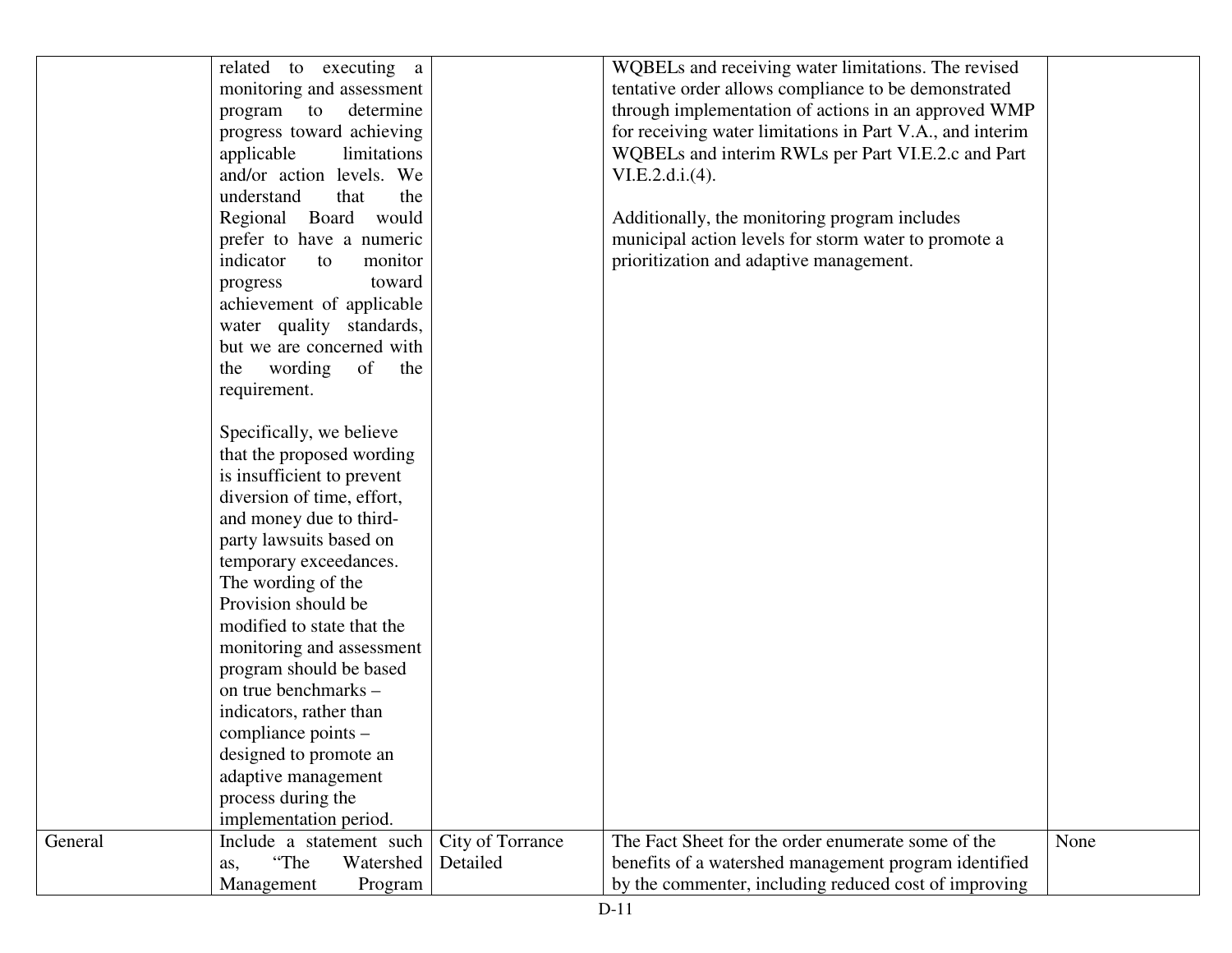|         | provides flexibility<br>to  |                  | water quality and increased effectiveness.              |      |
|---------|-----------------------------|------------------|---------------------------------------------------------|------|
|         | Permittees<br>allow<br>to   |                  |                                                         |      |
|         | develop<br>an integrated    |                  |                                                         |      |
|         | watershed<br>management     |                  |                                                         |      |
|         | program to address all of   |                  |                                                         |      |
|         | the water quality effluent  |                  |                                                         |      |
|         | requirements of this order  |                  |                                                         |      |
|         | in a cost efficient and     |                  |                                                         |      |
|         | The<br>effective manner.    |                  |                                                         |      |
|         | Watershed<br>Management     |                  |                                                         |      |
|         | Program provides the        |                  |                                                         |      |
|         | flexibility<br>to<br>allow  |                  |                                                         |      |
|         | Permittees to coordinate    |                  |                                                         |      |
|         | efforts on a watershed or   |                  |                                                         |      |
|         | subwatershed basis<br>to    |                  |                                                         |      |
|         | leverage resources in an    |                  |                                                         |      |
|         | effort to increase<br>cost  |                  |                                                         |      |
|         | efficiency<br>and           |                  |                                                         |      |
|         | effectiveness<br>and<br>to  |                  |                                                         |      |
|         | closely align Watershed     |                  |                                                         |      |
|         | Management<br>Programs      |                  |                                                         |      |
|         | with Integrated Monitoring  |                  |                                                         |      |
|         | approach                    |                  |                                                         |      |
| General | VI.C.3.a.                   | City of Torrance | The order identifies three categories of water body-    | None |
|         | 47                          |                  | pollutant combinations that should be addressed in a    |      |
|         | This section seems to be    |                  | WMP. These are: 1) those for which WQBELs and/or        |      |
|         | focused only on TMDLs;      |                  | RWL are established pursuant to a TMDL in Part VI.E.    |      |
|         | however an integrated plan  |                  | and Attachments L through $R$ ; 2) those that are       |      |
|         | needs to also address water |                  | identified on the CWA section 303(d) List and MS4       |      |
|         | quality RWL and MAL         |                  | discharges may cause or contribute to the impairment;   |      |
|         | pollutants of concern       |                  | and 3) those that exceed RWLs and MS4 discharges may    |      |
|         | Revise sentence as follows  |                  | cause or contribute to the exceedance. Municipal action |      |
|         | "water quality based        |                  | levels (MALs) are a tool that can be used to prioritize |      |
|         | effluent limitations and/or |                  | drainage areas for BMP implementation.                  |      |
|         | receiving water limitations |                  |                                                         |      |
|         | established pursuant to     |                  |                                                         |      |
|         | TMDLs, RWLs and             |                  |                                                         |      |
|         | MALs, as set forth"         |                  |                                                         |      |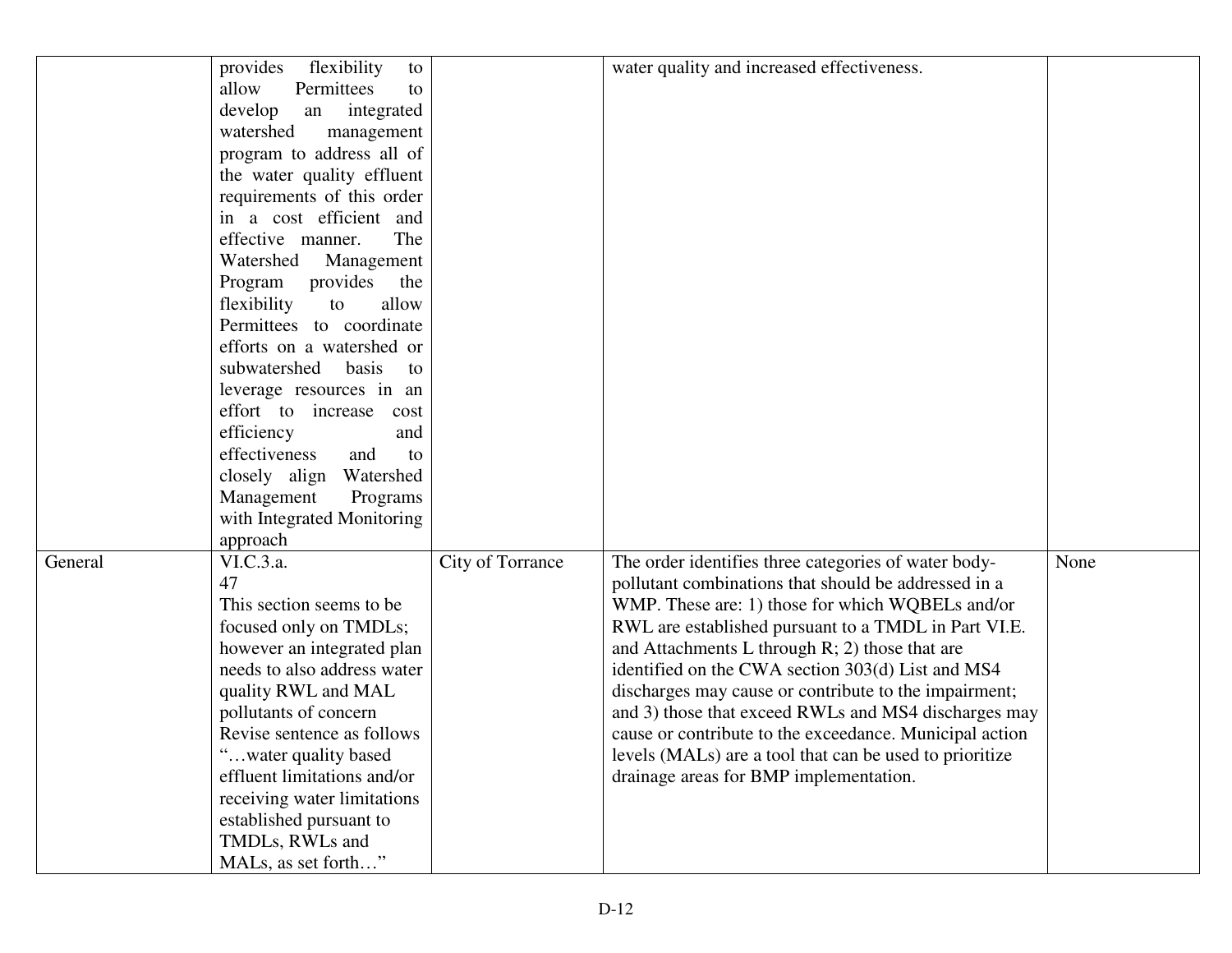| General | VI.C.3.b.i.                  | City of Torrance | The Regional Board expects that Permittees will identify | None |
|---------|------------------------------|------------------|----------------------------------------------------------|------|
|         | 47                           | Detailed         | high-priority drainage areas within which to implement   |      |
|         | This whole section 3.        |                  | watershed control measures. One tool that can be used to |      |
|         | seems to focus on water      |                  | prioritize subwatersheds that contribute the greatest    |      |
|         | bodies and then on whole     |                  | pollutant loads is municipal action levels (MALs).       |      |
|         | watersheds. To implement     |                  | However, the ultimate goal is to implement measures      |      |
|         | the most effective BMPS      |                  | through the watershed to achieve applicable WQBELs       |      |
|         | the Permittees much          |                  | and/or to ensure that MS4 discharges do not cause or     |      |
|         | identify the High Priority   |                  | contribute to exceedances of RWLs.                       |      |
|         | sub-watersheds that          |                  |                                                          |      |
|         | contribute the greatest      |                  |                                                          |      |
|         | pollutant loads.             |                  |                                                          |      |
|         | Revise VI.C.3.b.i. to read,  |                  |                                                          |      |
|         | "Permittees shall identify"  |                  |                                                          |      |
|         | strategies, control          |                  |                                                          |      |
|         | measures and BMPs to         |                  |                                                          |      |
|         | implement through their      |                  |                                                          |      |
|         | individual storm water       |                  |                                                          |      |
|         | management program or        |                  |                                                          |      |
|         | watershed management         |                  |                                                          |      |
|         | program, that can be         |                  |                                                          |      |
|         | implemented by               |                  |                                                          |      |
|         | watershed, sub-watershed     |                  |                                                          |      |
|         | or by jurisdiction, with the |                  |                                                          |      |
|         | goal of creating an          |                  |                                                          |      |
|         | integrated efficient         |                  |                                                          |      |
|         | program to focus             |                  |                                                          |      |
|         | individual and collective    |                  |                                                          |      |
|         | resources on watershed       |                  |                                                          |      |
|         | priorities."                 |                  |                                                          |      |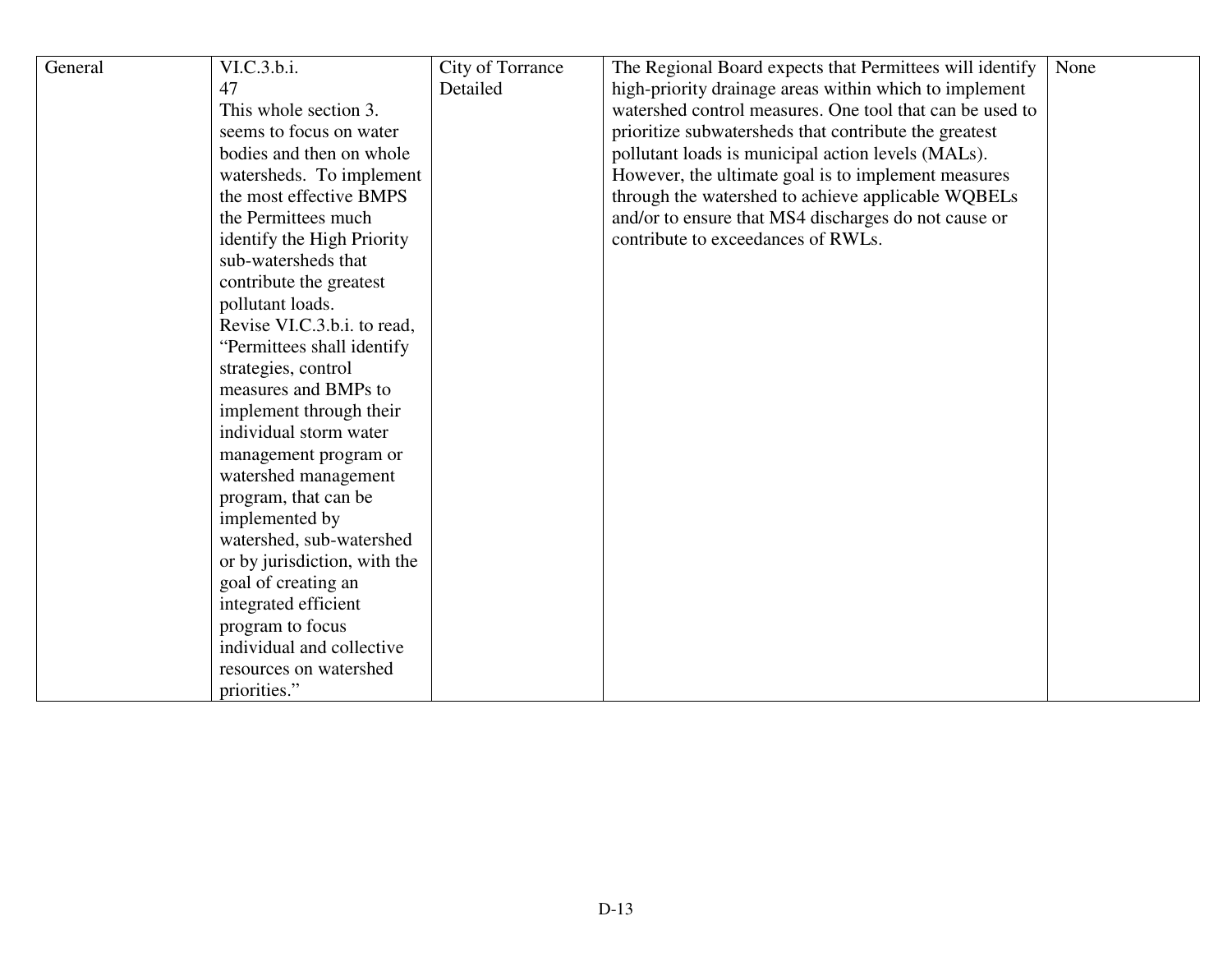| General | Page 45 Section VI.C.1.b<br>Participation in a WMP is<br>voluntary<br>Will the Board provide a<br>template to which all<br>WMPs should be tailored?                                                                                                                                                           | City of Santa<br>Monica Detailed        | The Regional Board does not anticipate providing a<br>template. However, Regional Board staff will be<br>available to work with Permittees as they develop<br>WMPs. Additionally, several local examples of WMPs<br>exist and can be used by Permittees to help guide the<br>development of their WMPs. | None           |
|---------|---------------------------------------------------------------------------------------------------------------------------------------------------------------------------------------------------------------------------------------------------------------------------------------------------------------|-----------------------------------------|---------------------------------------------------------------------------------------------------------------------------------------------------------------------------------------------------------------------------------------------------------------------------------------------------------|----------------|
| General | Page 46 Section Table<br>Submit draft plan to<br>Regional Water Board<br>reference in Part column<br>should be VI.C.2.c, not<br>VI.C.2.b.                                                                                                                                                                     | City of Santa<br><b>Monica Detailed</b> | The reference in Table 9 has been corrected.                                                                                                                                                                                                                                                            | Revisions made |
| General | Page 47 Section Table 9<br>Submit final plan to<br>Regional Water Board<br>reference in 'Part' column<br>should not be VI.C.2.c, the<br>latter refers to draft plan,<br>not final plan. Perhaps an<br>additional subsection "e"<br>describing the final plan<br>(due in 3 months) is<br>missing under VI.C.2? | City of Santa<br>Monica Detailed        | The reference in Table 9 has been deleted for clarity.                                                                                                                                                                                                                                                  | Revisions made |
| General | Page 47<br>Section<br>Table 9 Begin<br>implementation<br>Due date column states<br>upon submittal of final<br>plan; VI.C.4 states upon<br>approval of the plan. Does<br>this mean that submittal of<br>final plan constitutes<br>approval by Regional<br>Water Board EO?                                      | City of Santa<br>Monica Detailed        | Table 9 has been revised to state, "upon approval of final<br>plan by Regional Water Board Executive Officer."                                                                                                                                                                                          | Revisions made |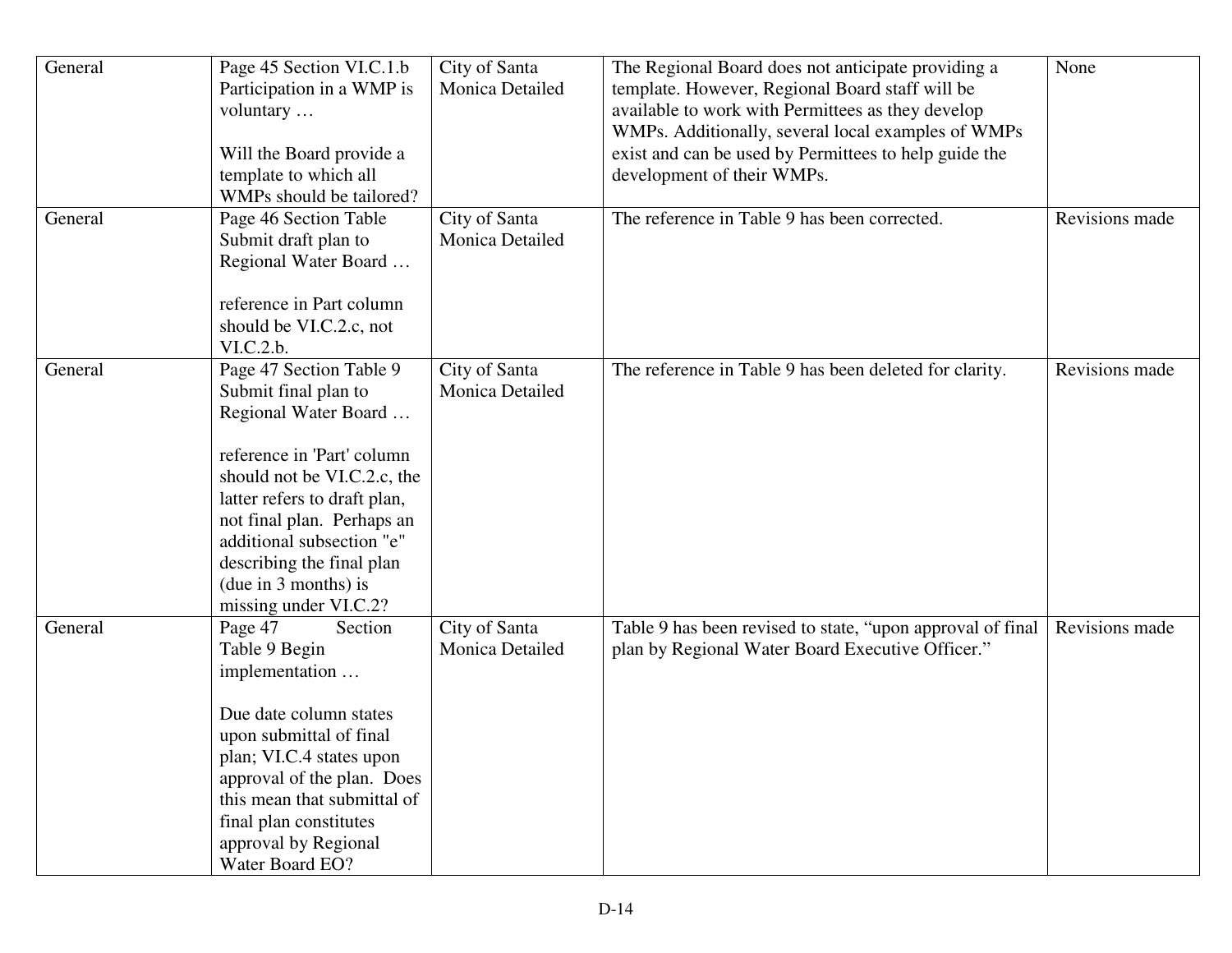| General | Page 47 Section 2.d.<br>do not elect to develop<br>WMP                                                                                                                                                                                                                                                                                                                                                                                                                                                                               | City of Santa<br>Monica Detailed | The order provides Permittees with sufficient time -- an<br>approximately 7 <sup>1</sup> / <sub>2</sub> -month period from order adoption (50)<br>days between the adoption date and the effective date of                                                                                                                                                                                                                                                                                                                                                                                                                                                                                                                  | None |
|---------|--------------------------------------------------------------------------------------------------------------------------------------------------------------------------------------------------------------------------------------------------------------------------------------------------------------------------------------------------------------------------------------------------------------------------------------------------------------------------------------------------------------------------------------|----------------------------------|-----------------------------------------------------------------------------------------------------------------------------------------------------------------------------------------------------------------------------------------------------------------------------------------------------------------------------------------------------------------------------------------------------------------------------------------------------------------------------------------------------------------------------------------------------------------------------------------------------------------------------------------------------------------------------------------------------------------------------|------|
|         | City requires more time to<br>compare the costs of doing<br>a WMP with other<br>Permittees vs. going alone<br>and complying with Part<br>VI.E.2.d.i in lieu of a<br>WMP. Might be cheaper<br>to do latter but do not<br>know unless we do an<br>economic analysis. The<br>permit is not clear who has<br>to do this analysis; assume<br>the city, and this will<br>require staff time, e.g.                                                                                                                                          |                                  | the order plus six months) -- to evaluate whether they<br>will pursue an individual or a collaborative WMP.                                                                                                                                                                                                                                                                                                                                                                                                                                                                                                                                                                                                                 |      |
| General | cost.<br>Page 47<br>Section<br>$\ldots$ Shall identify<br>3.a.i<br>water quality priorities<br>Include an evaluation of<br>existing water quality<br>conditions, characterize<br>storm water. New<br>requirement. New cost.<br>The city has to do this.<br>Request the Board to tell<br>us how a priority is<br>defined and why this is<br>required if the priorities<br>are the WQBELs and<br>receiving water limits.<br>Seems like duplicative<br>work and extra cost. City<br>believes that the Board<br>should do evaluation and | City of Santa<br>Monica Detailed | Development of a WMP is voluntary. However, where a<br>Permittee chooses to develop a WMP, the requirement to<br>identify water quality priorities based on a water quality<br>characterization addresses federal requirements in 40<br>CFR sections $122.26(d)(1)(iv)$ and $122.26(d)(2)(iii)$ ,<br>which require MS4 permittees to provide information<br>characterizing the quality and quantity of discharges<br>covered by the permit, and 40 CFR section<br>$122.26(d)(2)(iv)$ , which requires permittees to develop a<br>management program that describes priorities for<br>implementing controls. Section $122.26(d)(2)(iv)$ states<br>that these management programs may be established on<br>a watershed basis. | None |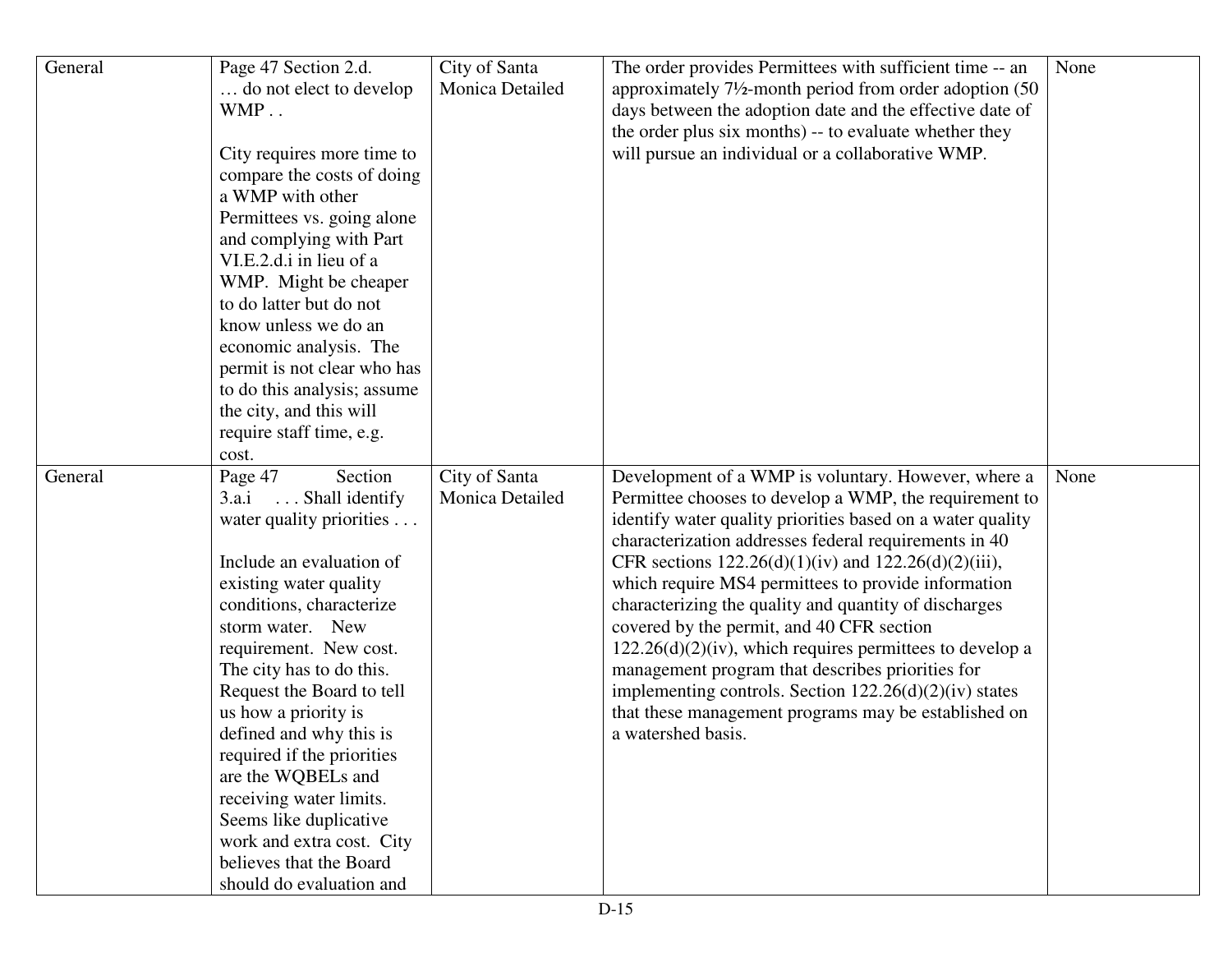|         | characterization, and<br>inform the city of why this                                                                                                                                                                                                                                                                                                                                                                                                                                                                                                                                                                                                                                        |                                         |                                                                                                                                                                                                                                                                                                                                                                                                                                                                                                                                                                                                                                                                                                                                                                                                                                                                                                                                                                                                                                                                                                                                                  |      |
|---------|---------------------------------------------------------------------------------------------------------------------------------------------------------------------------------------------------------------------------------------------------------------------------------------------------------------------------------------------------------------------------------------------------------------------------------------------------------------------------------------------------------------------------------------------------------------------------------------------------------------------------------------------------------------------------------------------|-----------------------------------------|--------------------------------------------------------------------------------------------------------------------------------------------------------------------------------------------------------------------------------------------------------------------------------------------------------------------------------------------------------------------------------------------------------------------------------------------------------------------------------------------------------------------------------------------------------------------------------------------------------------------------------------------------------------------------------------------------------------------------------------------------------------------------------------------------------------------------------------------------------------------------------------------------------------------------------------------------------------------------------------------------------------------------------------------------------------------------------------------------------------------------------------------------|------|
|         | is necessary.                                                                                                                                                                                                                                                                                                                                                                                                                                                                                                                                                                                                                                                                               |                                         |                                                                                                                                                                                                                                                                                                                                                                                                                                                                                                                                                                                                                                                                                                                                                                                                                                                                                                                                                                                                                                                                                                                                                  |      |
| General | Section<br>Page 48<br>3.a.iii.(1) Source<br>Assessment<br>New requirement. New<br>costs. City requests that<br>the Board identify known<br>and suspected pollutant<br>sources, or inform the City<br>why it needs to do it.<br>Request the Board to<br>inform the city if a report<br>to the Board is required.<br>Request Board to define<br>"Findings." The City<br>already manages its<br>stormwater program and<br>reports in annual report.<br>These appear to be new<br>requirements to report on.<br>Request the Board to<br>define what is a watershed<br>model, and validate why<br>the city has to do this and<br>what the report should<br>contain. City requests a<br>template. | City of Santa<br><b>Monica Detailed</b> | Development of a WMP is voluntary. However, where a<br>Permittee chooses to develop a WMP, the requirement to<br>identify known and suspected storm water and non-<br>storm water pollutant sources is consistent with federal<br>requirements in 40 CFR sections $122.26(d)(1)(iii)$ and<br>122.26(d)(2), which require MS4 permittees to identify<br>known and potential sources of MS4 discharges to<br>receiving waters.<br>"Findings" in this part refers to the conclusions reached<br>by the Permittee based on a review of available data.<br>Regarding watershed models, inclusion of this<br>information in a Permittee's source identification and<br>water quality characterization is consistent with 40 CFR<br>section $122.26(d)(2)(ii)$ -(iii), which discusses estimates<br>of pollutant load that may be based on modeling data.<br>Many TMDLs to which Permittees are subject included<br>watershed modeling in their development. Permittees are<br>required to review available data; if there are no<br>available watershed model results then Permittees are<br>not obligated to include this in their source assessment. | None |
| General | Page 49 Section 3.a.iv.<br>Prioritization Issues<br>will be prioritized and<br>sequenced Other<br><b>Receiving Water</b><br>Considerations                                                                                                                                                                                                                                                                                                                                                                                                                                                                                                                                                  | City of Santa<br>Monica Detailed        | Prioritizing and sequencing means ranking water quality<br>priorities and scheduling actions to address the water<br>quality issues according to their priority. The<br>requirement to prioritize is consistent with 40 CFR<br>section $122.26(d)(2)(iv)$ .                                                                                                                                                                                                                                                                                                                                                                                                                                                                                                                                                                                                                                                                                                                                                                                                                                                                                      | None |
|         | (1) Request Board to                                                                                                                                                                                                                                                                                                                                                                                                                                                                                                                                                                                                                                                                        |                                         | Watershed Management Programs are subject to Board<br>or Executive Officer approval. Therefore, there will be                                                                                                                                                                                                                                                                                                                                                                                                                                                                                                                                                                                                                                                                                                                                                                                                                                                                                                                                                                                                                                    |      |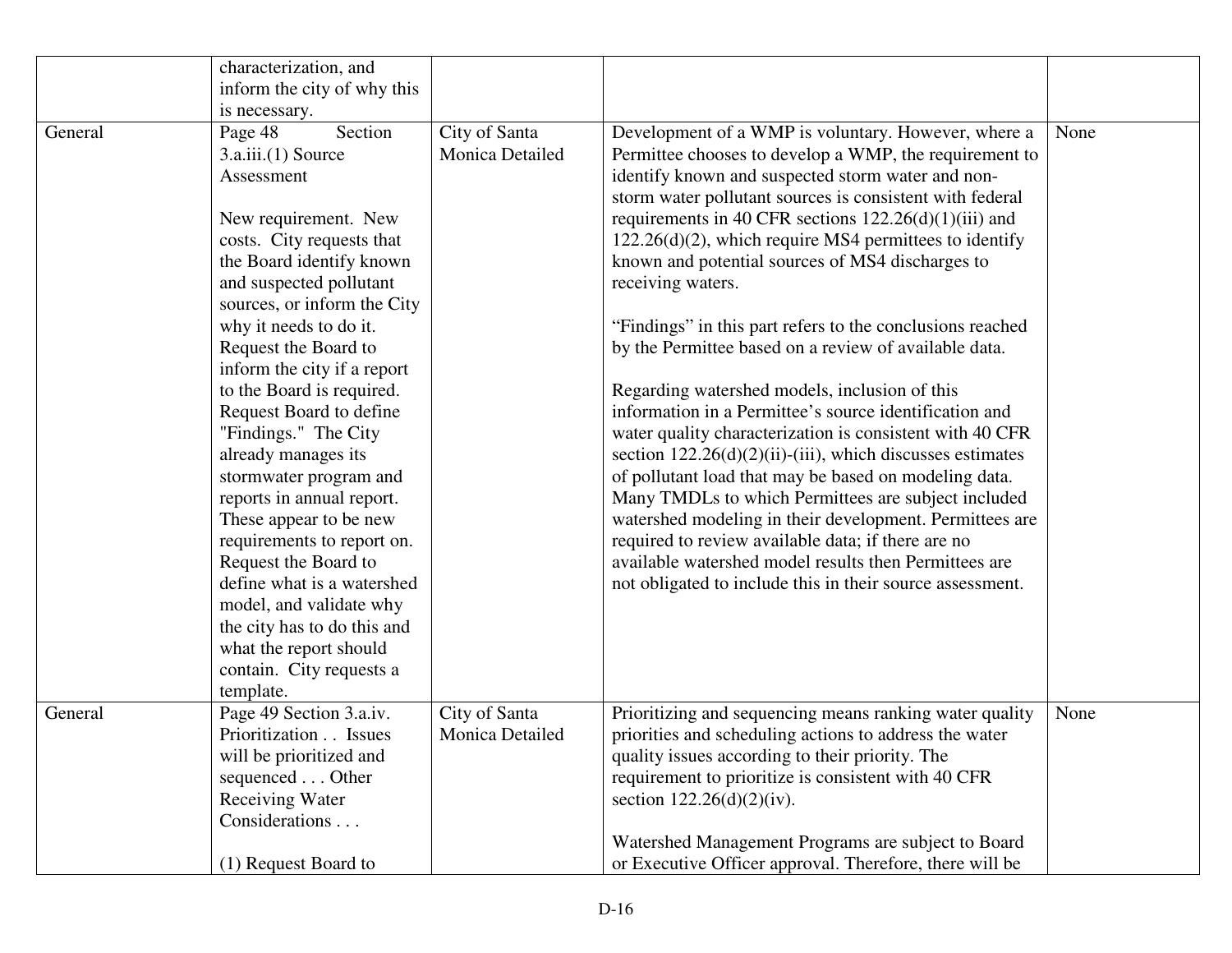|         | define or explain the<br>meaning of prioritizing<br>and sequencing of issue,<br>and why the Board is<br>asking the City to do this<br>and not the Board do. The<br>city does not know if it<br>prioritizes issues that the<br>Board will agree to them.<br>(2) City requests that the<br>Board inform the city what<br>data it needs to use for<br>controlling pollutants as<br>described in this section.<br>The section is not clear on<br>what the city has to do. |                                  | opportunity for Regional Water Board review of and<br>input on the Permittee's priorities prior to final approval<br>of the WMP.<br>Part 4.a. iv. $(1)-(2)$ requires Permittees to enumerate,<br>prioritize and sequence watershed priorities.<br>"Controlling" is used in this context to express that the<br>priority is to control pollutants in each of the categories<br>in this part. Part 4.b. contains the requirements for<br>Permittees to select watershed control measures to<br>address the priorities in Part 4.a.iv. |      |
|---------|-----------------------------------------------------------------------------------------------------------------------------------------------------------------------------------------------------------------------------------------------------------------------------------------------------------------------------------------------------------------------------------------------------------------------------------------------------------------------|----------------------------------|-------------------------------------------------------------------------------------------------------------------------------------------------------------------------------------------------------------------------------------------------------------------------------------------------------------------------------------------------------------------------------------------------------------------------------------------------------------------------------------------------------------------------------------|------|
| General | Page 48 Section<br>VI.C.3.a.ii. (2)<br>Pollutants for which data<br>indicate water quality<br>impairment in the<br>receiving water<br>Does this refer to<br>pollutants of concern in<br>the $303(d)$ list for which<br>TMDL's will not be<br>established, i.e. "TMDL<br>Requirement Status C"?                                                                                                                                                                        | City of Santa<br>Monica Detailed | This part refers to water body-pollutant combinations<br>that are included on the Section 303(d) List, but which<br>are not yet being addressed by a TMDL.                                                                                                                                                                                                                                                                                                                                                                          | None |
| General | Page 50 Section 3.b.2.<br>Implement controls<br>necessary to achieve all<br>$limitations \dots$<br>Board should inform city<br>when this is due. If a city<br>does not have enough<br>funds to implement                                                                                                                                                                                                                                                              | City of Santa<br>Monica Detailed | The deadlines for achieving interim and final WQBELs<br>and receiving water limitations vary based on the<br>TMDL-based compliance schedules included in<br>Attachments L through R. These compliance schedules<br>are based on those established in the TMDL, and<br>consider the time necessary to plan, test and monitor<br>results. If a Permittee anticipates that it will not be able<br>to achieve compliance with the final WQBELs and<br>receiving water limitations pursuant to the compliance                            | None |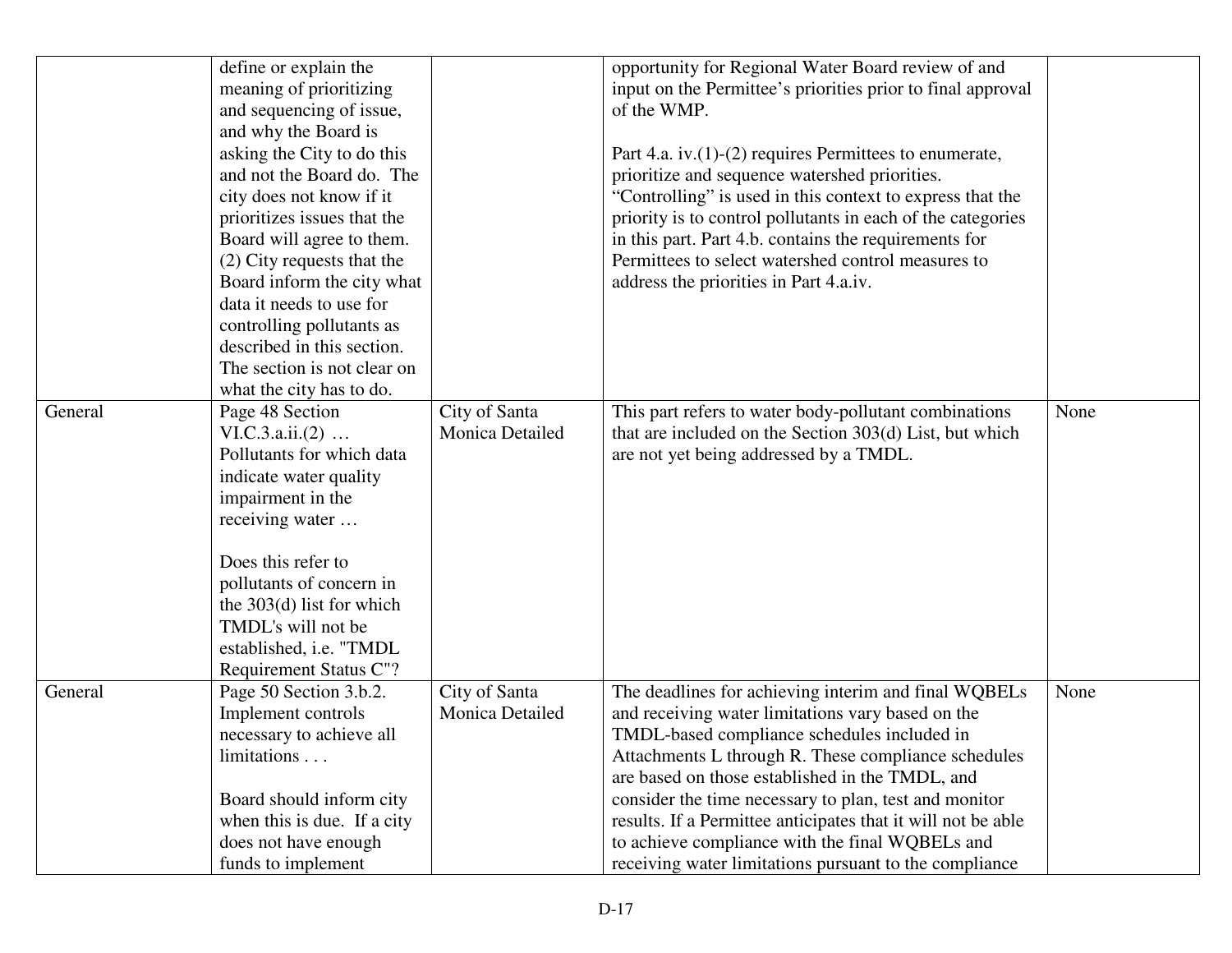| General | controls, there will be a<br>long process to get voter<br>approval, and voters may<br>not pass new fees. A city<br>does not know what<br>controls are necessary<br>without time to plan, test,<br>and monitor over a<br>specific time period, which<br>is what the timeline<br>follows for the Bay<br>Bacterial TMDL. Would<br>seem that a city will be out<br>of compliance very soon<br>into the permit if not as<br>soon as the permit is<br>executed.<br>Page 51 Section iv.2, 3 | City of Santa                    | schedule, a Permittee may request a time schedule order<br>with justification to allow additional time to implement<br>necessary controls to achieve the final WQBELs.<br>Watershed Management Programs are voluntary.                                                                                                                                                                                                                                                                                                                                                                                                                                                                                                                                                | None |
|---------|--------------------------------------------------------------------------------------------------------------------------------------------------------------------------------------------------------------------------------------------------------------------------------------------------------------------------------------------------------------------------------------------------------------------------------------------------------------------------------------|----------------------------------|-----------------------------------------------------------------------------------------------------------------------------------------------------------------------------------------------------------------------------------------------------------------------------------------------------------------------------------------------------------------------------------------------------------------------------------------------------------------------------------------------------------------------------------------------------------------------------------------------------------------------------------------------------------------------------------------------------------------------------------------------------------------------|------|
|         | Permittees identify<br>Permittees compile<br>New requirement. New<br>costs. City has to identify<br>discharges and compile<br>control measures into<br>what? Request that the<br>Board inform city of what<br>document is required.<br>Iv.3.c. refers to "the plan."<br>Board needs to define this<br>plan. It is not described in<br>permit. Board should<br>provide template.                                                                                                      | Monica Detailed                  | However, the requirement to identify watershed control<br>measures to address non-storm water discharges of<br>pollutants is consistent with requirements in Parts III.A<br>and IV.D.10, which are not new requirements.<br>Addressing illicit discharges is required by 40 CFR<br>section $122.26(d)(2)(iv)(B)$ .<br>Regarding the compilation of TMDL control measures,<br>if a Permittee chooses to develop a WMP this is<br>necessary to meet one of the fundamental objectives of a<br>WMP, which is to identify and implement strategies,<br>control measures, and BMPs to achieve WQBELs and<br>receiving water limitations – many of which are derived<br>from TMDLs to which Permittees are subject.<br>The "plan" is the Watershed Management Program plan. |      |
| General | Page 52 Section iv.4, 5<br>Each plan shall include<br>Permittees shall conduct                                                                                                                                                                                                                                                                                                                                                                                                       | City of Santa<br>Monica Detailed | Watershed Management Programs are voluntary.<br>However, this requirement is necessary to provide an<br>adequate demonstration that the watershed control                                                                                                                                                                                                                                                                                                                                                                                                                                                                                                                                                                                                             | None |
|         | Analysis                                                                                                                                                                                                                                                                                                                                                                                                                                                                             |                                  | measures (i.e. BMPs) will be sufficient to achieve                                                                                                                                                                                                                                                                                                                                                                                                                                                                                                                                                                                                                                                                                                                    |      |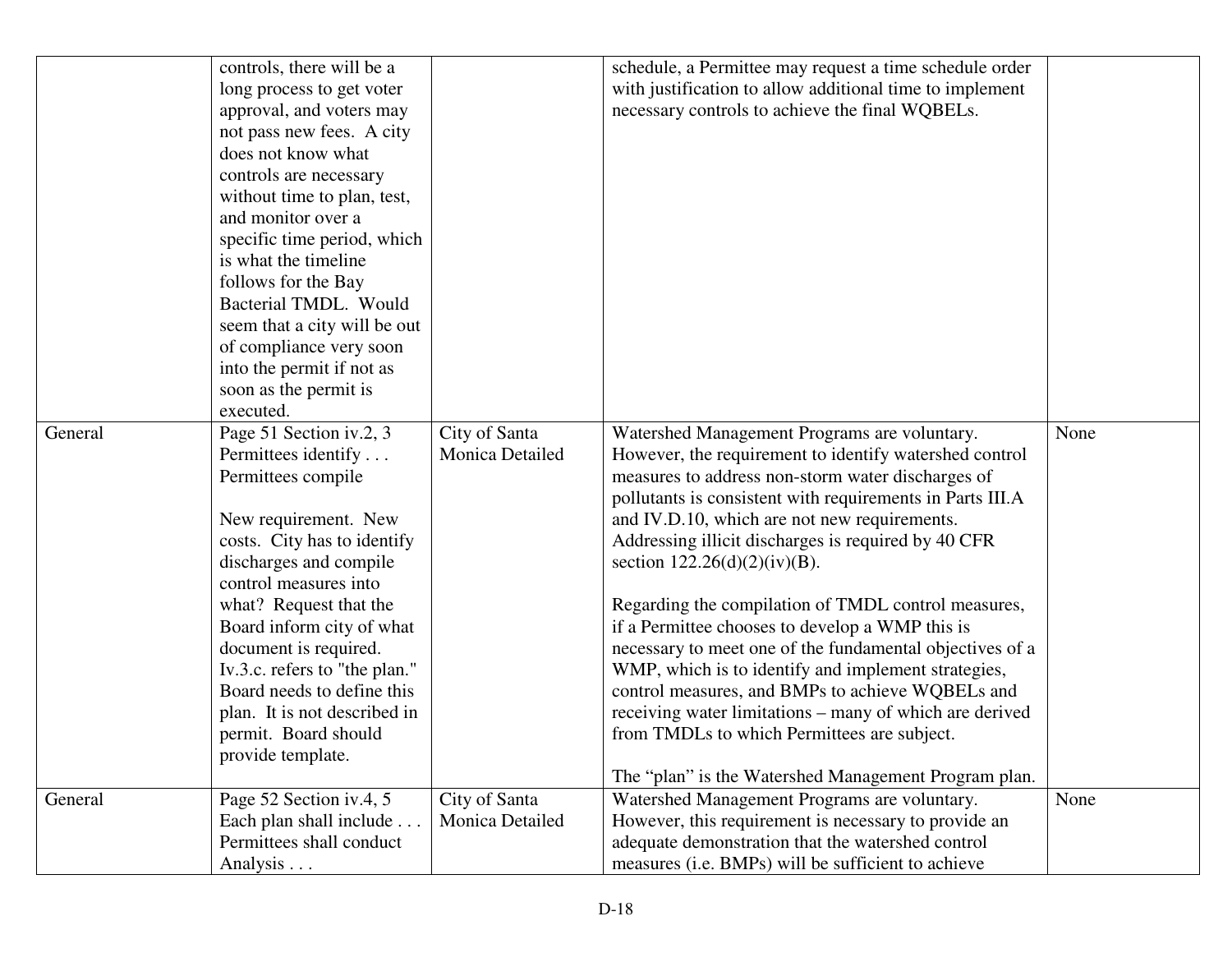|         | New requirement. New<br>costs. City requests that<br>the Board define and<br>describe what this Plan is.<br>City has to ID BMPs,<br>public and private; has to<br>document each with lots of<br>statistics; has to do a<br>quantitative analysis, and<br>modeling to prove BMPs<br>will work. The city did<br>this for Bacterial TMDL at<br>great expense and<br>dramatically increased the<br>cost of compliance with no<br>confirmed environmental<br>improvement. Models are<br>known to be inaccurate<br>and not a reflection of<br>what actually happens, vis-<br>a-vis water quality.<br>Installing BMPs, testing<br>them, tracking<br>improvements and<br>failures, and changing the<br>BMP program, without<br>penalties and lawsuits, the<br>iterative process is proven<br>to work. |                                         | applicable WQBELs and receiving water limitations.<br>See 40 CFR sections 124.8, 124.9, and 124.18. This is<br>also consistent with USEPA guidance on developing<br>permit requirements based on TMDL WLAs (USEPA<br>2002, 2010 memoranda). |                                       |
|---------|-----------------------------------------------------------------------------------------------------------------------------------------------------------------------------------------------------------------------------------------------------------------------------------------------------------------------------------------------------------------------------------------------------------------------------------------------------------------------------------------------------------------------------------------------------------------------------------------------------------------------------------------------------------------------------------------------------------------------------------------------------------------------------------------------|-----------------------------------------|---------------------------------------------------------------------------------------------------------------------------------------------------------------------------------------------------------------------------------------------|---------------------------------------|
| General | Pages 52-53 Section 3.c.<br><b>Compliance Schedule</b>                                                                                                                                                                                                                                                                                                                                                                                                                                                                                                                                                                                                                                                                                                                                        | City of Santa<br><b>Monica Detailed</b> | The compliance schedules contained in Attachments L<br>through R are based on the implementation timelines<br>adopted by the Regional Water Board and fully                                                                                 | Table $9-$<br>Watershed<br>Management |
|         | New requirement. New                                                                                                                                                                                                                                                                                                                                                                                                                                                                                                                                                                                                                                                                                                                                                                          |                                         | approved in the TMDLs to which the Permittees are                                                                                                                                                                                           | Program                               |
|         | cost. Staff time and                                                                                                                                                                                                                                                                                                                                                                                                                                                                                                                                                                                                                                                                                                                                                                          |                                         | subject. While an MS4 permit may include a compliance                                                                                                                                                                                       | Implementation                        |
|         | resources to gather all the                                                                                                                                                                                                                                                                                                                                                                                                                                                                                                                                                                                                                                                                                                                                                                   |                                         | schedule that is shorter than the maximum time allowed                                                                                                                                                                                      | Requirements                          |
|         | required data to develop                                                                                                                                                                                                                                                                                                                                                                                                                                                                                                                                                                                                                                                                                                                                                                      |                                         | by the TMDL implementation timeline, the permit's                                                                                                                                                                                           |                                       |
|         | and then follow the                                                                                                                                                                                                                                                                                                                                                                                                                                                                                                                                                                                                                                                                                                                                                                           |                                         | compliance schedule cannot be longer. (40 CFR §§                                                                                                                                                                                            |                                       |
|         | schedule, milestones,                                                                                                                                                                                                                                                                                                                                                                                                                                                                                                                                                                                                                                                                                                                                                                         |                                         | 122.44(d)(1)(vii)(B) and 122.47; Cal. Wat. Code §§                                                                                                                                                                                          |                                       |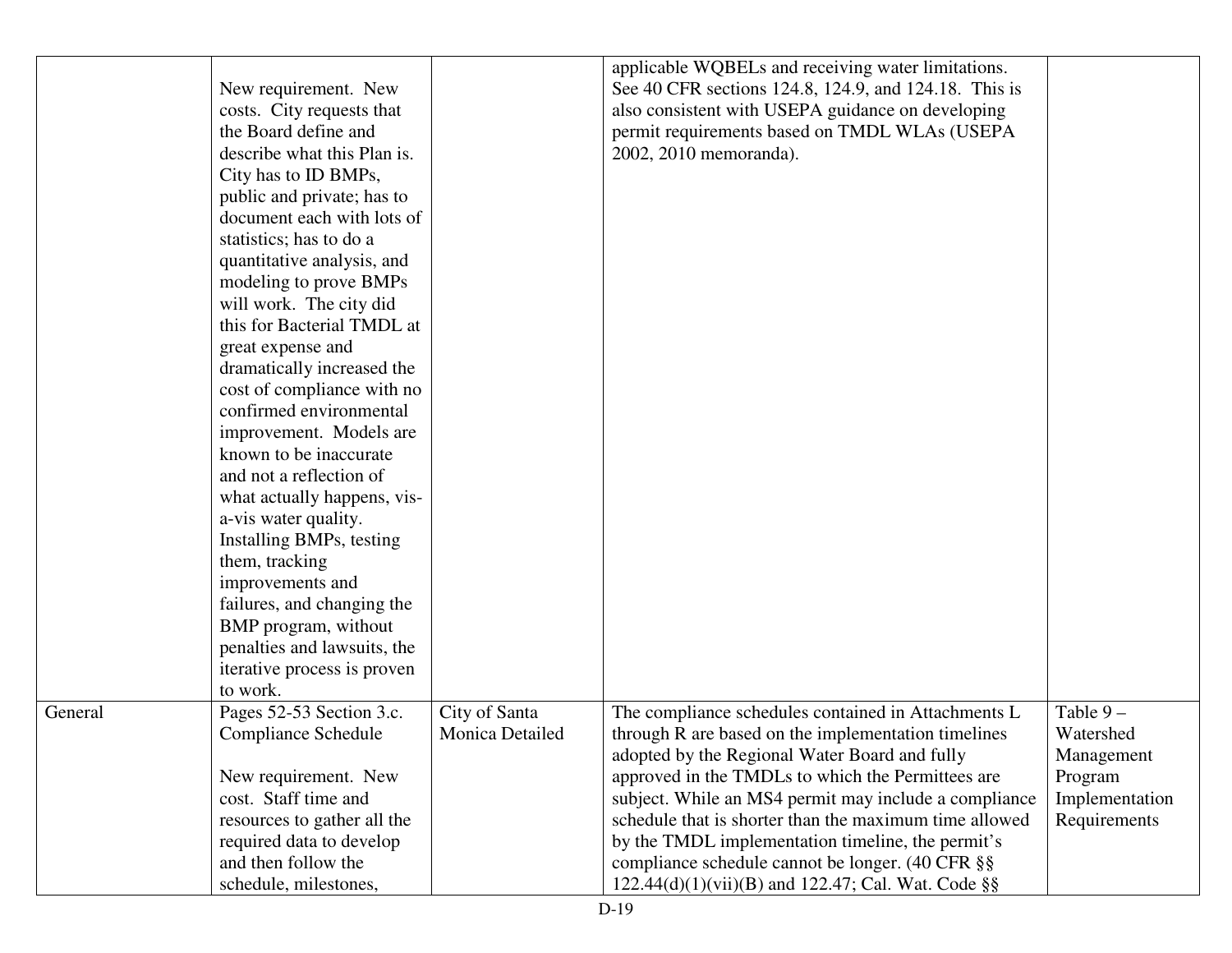|         | deadlines. City requests a<br>longer timeline and<br>schedule than in the<br>existing draft permit.                                                                                                                                                                                                                                                                                                                              |                                         | 13263 and 13377.) Additionally, if a compliance<br>schedule exceeds one year, it must include interim<br>milestones and dates for their achievement pursuant to<br>40 CFR section 122.47.<br>Regarding the timeline for development of the WMP,<br>the tentative order has been revised to allow for<br>additional time where Permittees work collaboratively to<br>develop a WMP, and where Permittees commit to<br>certain early actions.                                                                          |                          |
|---------|----------------------------------------------------------------------------------------------------------------------------------------------------------------------------------------------------------------------------------------------------------------------------------------------------------------------------------------------------------------------------------------------------------------------------------|-----------------------------------------|----------------------------------------------------------------------------------------------------------------------------------------------------------------------------------------------------------------------------------------------------------------------------------------------------------------------------------------------------------------------------------------------------------------------------------------------------------------------------------------------------------------------|--------------------------|
| General | Page 55 Section 6.b.<br><b>Jurisdictional Stormwater</b><br><b>Management Program</b><br>Adaptive Process<br>New requirement. New<br>cost. Request that the<br>Board clearly describe,<br>define that this section<br>means, is, and the goal or<br>purpose of it. Request the<br>Board to clarify, why does<br>a.i. which states<br>"annually" differ from<br>here, "at least annually"?<br>Board should provide a<br>template. | City of Santa<br><b>Monica Detailed</b> | This section has been deleted from the revised tentative<br>order. Permittees that elect to develop a WMP will<br>conduct the adaptive management process on a<br>watershed scale per Part IV.C.7.a, while Permittees that<br>do not elect to develop a WMP will conduct an adaptive<br>management process on a jurisdictional basis as required<br>in response to exceedances of receiving water limitations<br>in Part V.A. and through the Permittee's annual<br>reporting requirements in Attachment $E - MRP$ . | Part VI.C.7.b<br>deleted |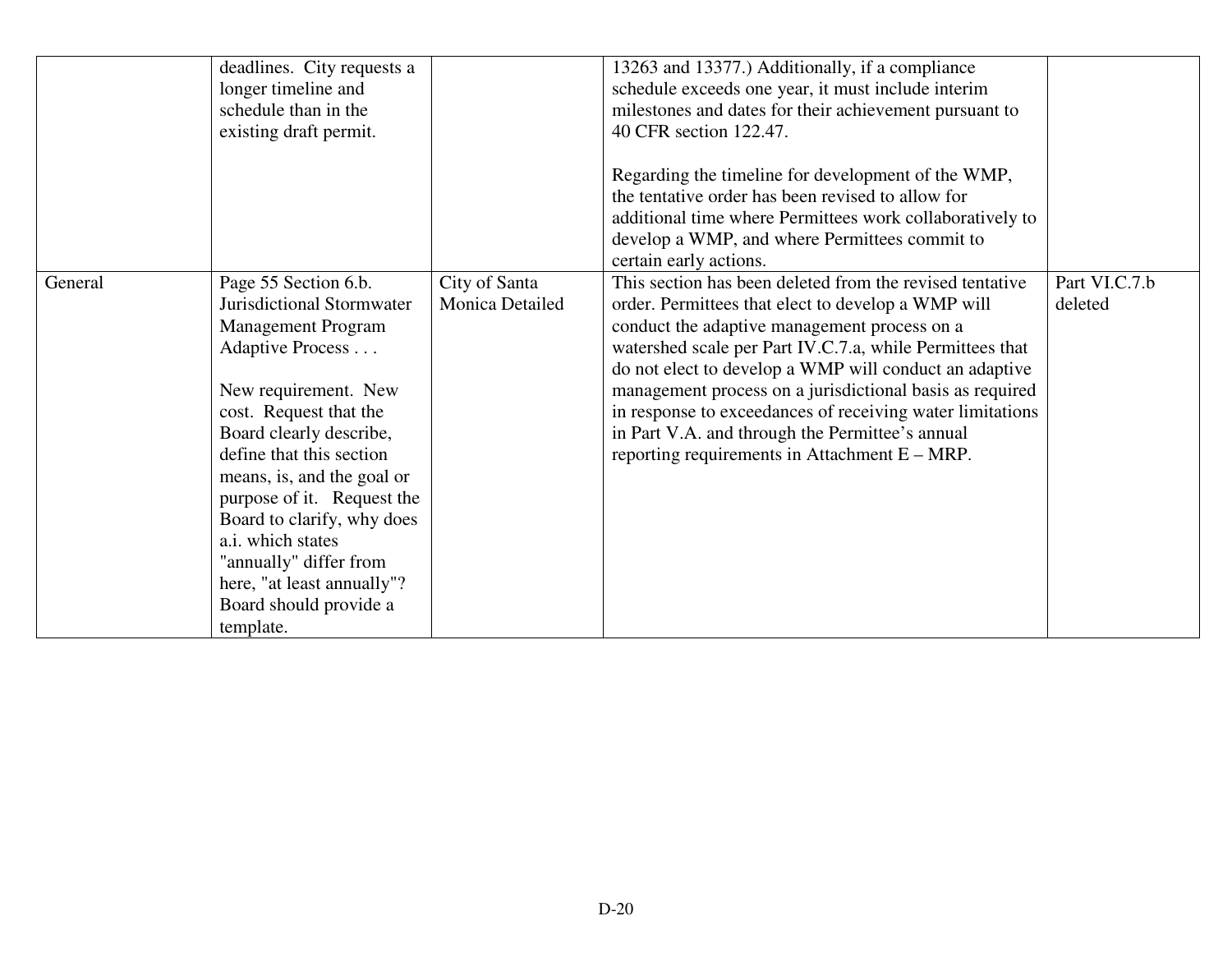| <b>Iterative Process</b> | The Regional Board           | City of Signal Hill | Watershed Management Programs are voluntary;                | Revisions to Part |
|--------------------------|------------------------------|---------------------|-------------------------------------------------------------|-------------------|
|                          | should also specifically     |                     | therefore, provisions related to how a Permittee can        | VI.C.             |
|                          | reference Watershed          |                     | address other requirements of the order through a           |                   |
|                          | Management Programs in       |                     | Watershed Management Program are kept within Part           |                   |
|                          | Parts III and V in order to  |                     | VI.C.                                                       |                   |
|                          | better integrate the         |                     |                                                             |                   |
|                          | <b>Watershed Management</b>  |                     | For waterbody-pollutant combinations not addressed by       |                   |
|                          | Program provisions with      |                     | a TMDL, Part VI.C. of the Order has been revised to         |                   |
|                          | the iterative process in the |                     | allow Permittees to develop and implement a Watershed       |                   |
|                          | Discharge Prohibitions and   |                     | Management Program to address receiving water               |                   |
|                          | the Receiving Water          |                     | limitations not otherwise addressed by a TMDL. The          |                   |
|                          | Limitations parts of the     |                     | Watershed Management Program must include, at the           |                   |
|                          | permit. In addition to       |                     | outset, a reasonable assurance analysis for the water       |                   |
|                          | achieving compliance with    |                     | body-pollutant combination(s) addressed by the program      |                   |
|                          | Order 99-05, such            |                     | that demonstrates that the watershed control measures       |                   |
|                          | modifications to the         |                     | proposed in the program will be sufficient to control       |                   |
|                          | proposed permit would        |                     | MS4 discharges such that they do not cause or contribute    |                   |
|                          | foster implementation of     |                     | to an exceedance of the applicable receiving water          |                   |
|                          | the adaptive management      |                     | limitation(s). Additionally, the Watershed Management       |                   |
|                          | process described in the     |                     | Program must identify enforceable requirements and          |                   |
|                          | <b>Watershed Management</b>  |                     | milestones and dates for their achievement to address the   |                   |
|                          | Program provisions and       |                     | pollutants within a timeframe that is a short as possible.  |                   |
|                          | reduce the vulnerability of  |                     | For pollutants that are in a similar class to those already |                   |
|                          | the Permittees to            |                     | addressed by a TMDL for the water body, the                 |                   |
|                          | enforcement actions and      |                     | requirements, milestones and dates for their achievement    |                   |
|                          | third-party lawsuits when    |                     | must align with those established in the TMDL               |                   |
|                          | they are engaged in an       |                     | implementation schedule. A Permittee's full compliance      |                   |
|                          | iterative (adaptive          |                     | with all requirements and dates for their achievement in    |                   |
|                          | management) process          |                     | an approved Watershed Management Program will               |                   |
|                          | through a watershed-based    |                     | constitute compliance with the receiving water              |                   |
|                          | program to address           |                     | limitations in Part V.A. addressed by the program.          |                   |
|                          | exceedances of water         |                     |                                                             |                   |
|                          | quality objectives and       |                     |                                                             |                   |
|                          | water quality standards in   |                     |                                                             |                   |
|                          | a prioritized, systematic    |                     |                                                             |                   |
|                          | manner, as the Regional      |                     |                                                             |                   |
|                          | Board is encouraging with    |                     |                                                             |                   |
|                          | the incorporation of the     |                     |                                                             |                   |
|                          | <b>Watershed Management</b>  |                     |                                                             |                   |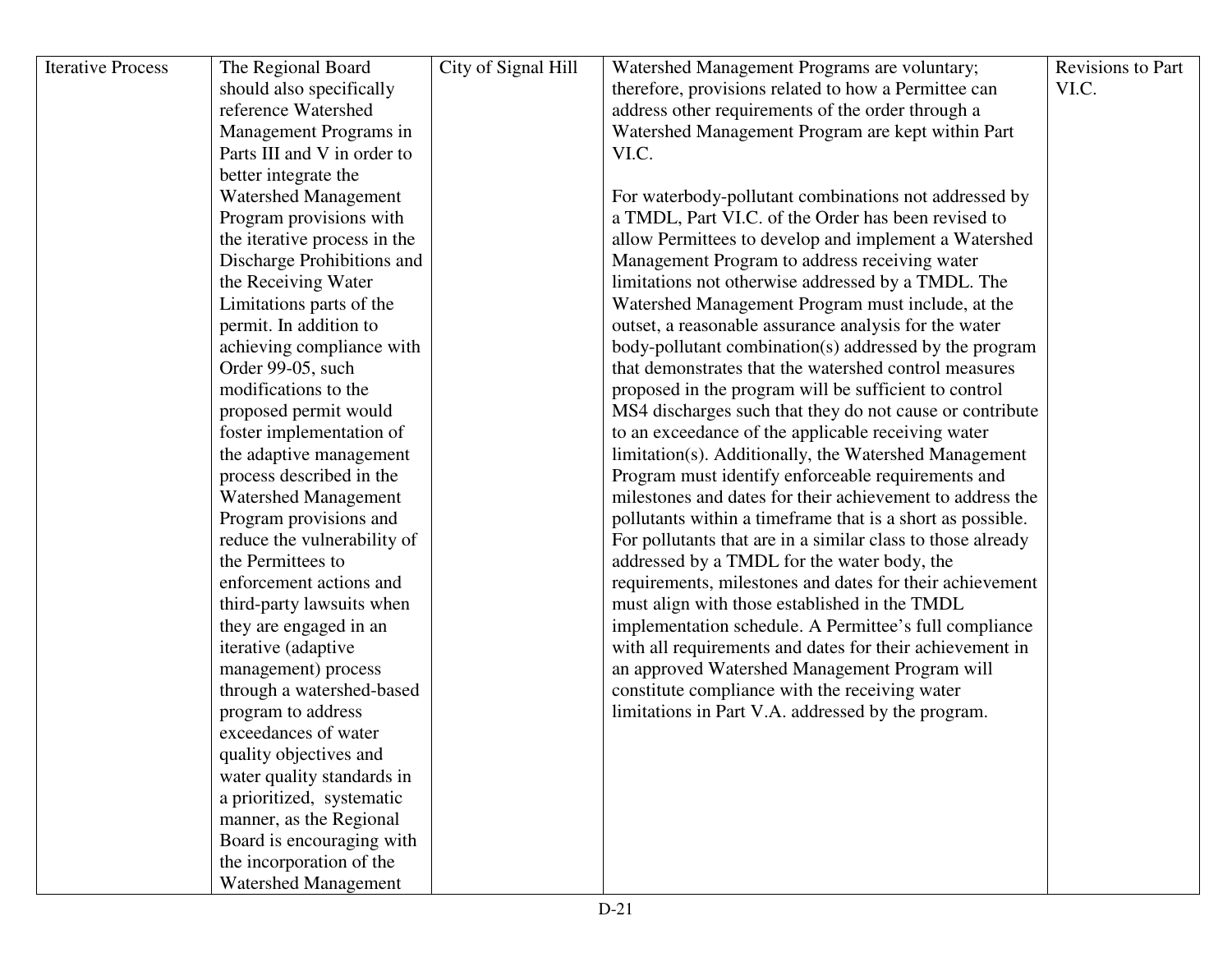|                     | Program provisions into           |                     |                                                                       |                   |
|---------------------|-----------------------------------|---------------------|-----------------------------------------------------------------------|-------------------|
|                     | the permit.                       |                     |                                                                       |                   |
| Design Storm        | The City of Signal Hill           | City of Signal Hill | The tentative order has been revised to provide                       | Revisions to Part |
|                     | requests that the permit be       |                     | Permittees with the option to develop an <i>enhanced</i>              | VI.C.             |
|                     | structured to use the runoff      |                     | Watershed Management Program. An enhanced                             |                   |
|                     | from the $85th$ percentile,       |                     | Watershed Management Program is one that                              |                   |
|                     | 24-hour storm event as a          |                     | comprehensively evaluates opportunities, with the                     |                   |
|                     | consistent design storm for       |                     | participating Permittees' collective jurisdictional area in           |                   |
|                     | both BMP design and               |                     | a Watershed Management Area, for collaboration among                  |                   |
|                     | enforcement of water              |                     | Permittees and other partners on multi-benefit regional               |                   |
|                     | quality standards. We have        |                     | projects to control MS4 discharges of storm water by,                 |                   |
|                     | seen the Power Point              |                     | wherever feasible, retaining the 85 <sup>th</sup> percentile, 24-hour |                   |
|                     | presentation given by Dr.         |                     | storm event for the drainage areas tributary to the                   |                   |
|                     | Youn Sim on the                   |                     | projects, while also achieving other benefits including               |                   |
|                     | development of a water            |                     | flood control and water supply, among others. Where                   |                   |
|                     | quality design storm at the       |                     | retention of the $85th$ percentile, 24-hour storm event is            |                   |
|                     | 2011 CASQA Annual                 |                     | not feasible, the enhanced Watershed Management                       |                   |
|                     | Conference. It builds on          |                     | Program shall include a Reasonable Assurance Analysis                 |                   |
|                     | the work done by the              |                     | to demonstrate that applicable water quality based                    |                   |
|                     | Regional Board's design           |                     | effluent limitations and receiving water limitations shall            |                   |
|                     | storm task force and              |                     | be achieved through implementation of other watershed                 |                   |
|                     | presents a compelling             |                     | control measures. Permittees who elect to participate in              |                   |
|                     | argument for the 85 <sup>th</sup> |                     | such a program will be provided with a longer time                    |                   |
|                     | percentile, 24-hour design        |                     | period to develop an enhanced Watershed Management                    |                   |
|                     | storm for both design and         |                     | Program in recognition of the time necessary to establish             |                   |
|                     | enforcement. Such an              |                     | partnerships, provide opportunities for meaningful                    |                   |
|                     | action by the Regional            |                     | stakeholder involvement and plan regional, multi-benefit              |                   |
|                     | Board would help                  |                     | projects. However, these programs must ensure that                    |                   |
|                     | convince municipalities           |                     | requirements to comply with (1) technology based                      |                   |
|                     | that they are not wasting         |                     | standards (i.e. MEP), (2) other core provisions (e.g.,                |                   |
|                     | money by investing in             |                     | elimination of non-storm water discharges of pollutants),             |                   |
|                     | BMPs and other control            |                     | and (3) WQBELs and RWL pursuant to TMDL                               |                   |
|                     | measures in the absence of        |                     | compliance schedules with deadlines occurring prior to                |                   |
|                     | a physical limit on the           |                     | final approval of the enhanced WMP are not delayed.                   |                   |
|                     | storm size for which they         |                     | Further, Permittees must implement some early actions                 |                   |
|                     | have to meet water quality        |                     | related to LID in order to be afforded the additional time            |                   |
|                     | standards                         |                     | to develop an enhanced WMP.                                           |                   |
| True Source Control | The City is concerned that        | City of Signal Hill | The reference to structural and non-structural controls is            | None              |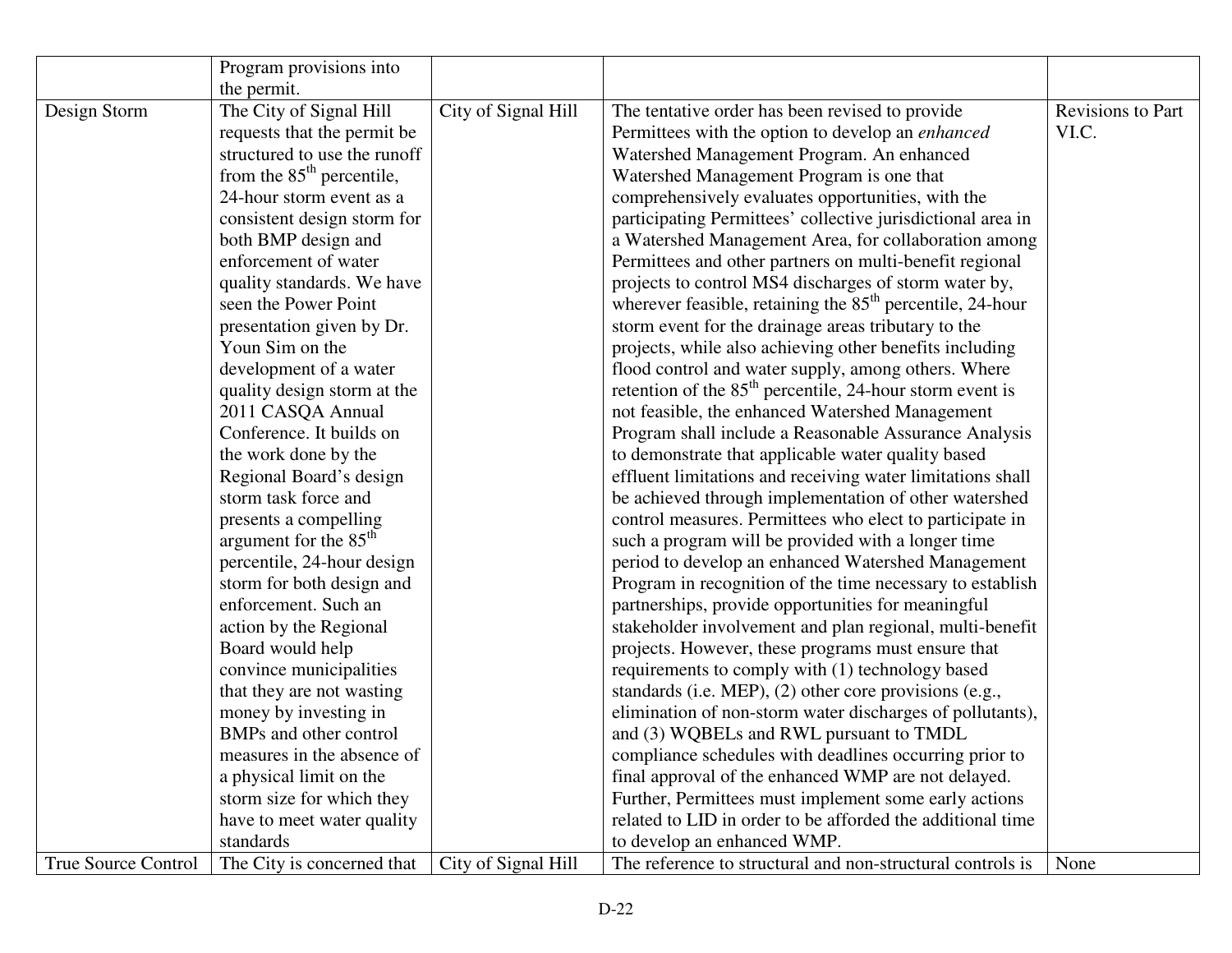|                            | Provision VI.C.3.b.iii        |                     | intended to include pollution prevention measures,       |      |
|----------------------------|-------------------------------|---------------------|----------------------------------------------------------|------|
|                            | (Watershed Control            |                     | including "input change", "operational improvement",     |      |
|                            | Measures) does not            |                     | "production process change", and "product                |      |
|                            | sufficiently recognize        |                     | reformulation" as defined in Cal. Water Code section     |      |
|                            | pollution prevention,         |                     | $13263.3(b)(1)$ .                                        |      |
|                            | including what the            |                     |                                                          |      |
|                            | California Stormwater         |                     |                                                          |      |
|                            | <b>Quality Association</b>    |                     |                                                          |      |
|                            | (CASQA) has described as      |                     |                                                          |      |
|                            | true source control. Signal   |                     |                                                          |      |
|                            | Hill, other cities within the |                     |                                                          |      |
|                            | region, and the Coalition     |                     |                                                          |      |
|                            | for Practical Regulation      |                     |                                                          |      |
|                            | contributed financial         |                     |                                                          |      |
|                            | support, lobbyist services,   |                     |                                                          |      |
|                            | and support letters for       |                     |                                                          |      |
|                            | CASQA's efforts to            |                     |                                                          |      |
|                            | address the major source      |                     |                                                          |      |
|                            | of copper brake pad dust      |                     |                                                          |      |
|                            | through a State legislative   |                     |                                                          |      |
|                            | control measure, SB 346.      |                     |                                                          |      |
|                            | The WMP section of the        |                     |                                                          |      |
|                            | Permit should be re-          |                     |                                                          |      |
|                            | written to recognize and      |                     |                                                          |      |
|                            | encourage true source         |                     |                                                          |      |
|                            | control as a pollution        |                     |                                                          |      |
|                            | prevention measure that       |                     |                                                          |      |
|                            | will ensure long-term         |                     |                                                          |      |
|                            | compliance with water         |                     |                                                          |      |
|                            | quality standards             |                     |                                                          |      |
| <b>True Source Control</b> | We acknowledge that           | City of Signal Hill | The order provides Permittees with flexibility to select | None |
|                            | Provision VI.C.3.b.IV $(4)$   |                     | the most effective watershed control measures to achieve |      |
|                            | does recognize pollution      |                     | permit requirements, including pollution prevention      |      |
|                            | prevention as a non-          |                     | measures.                                                |      |
|                            | structural best               |                     |                                                          |      |
|                            | management practice that      |                     |                                                          |      |
|                            | can be included in            |                     |                                                          |      |
|                            | <b>Watershed Management</b>   |                     |                                                          |      |
|                            | Plans. However, we            |                     |                                                          |      |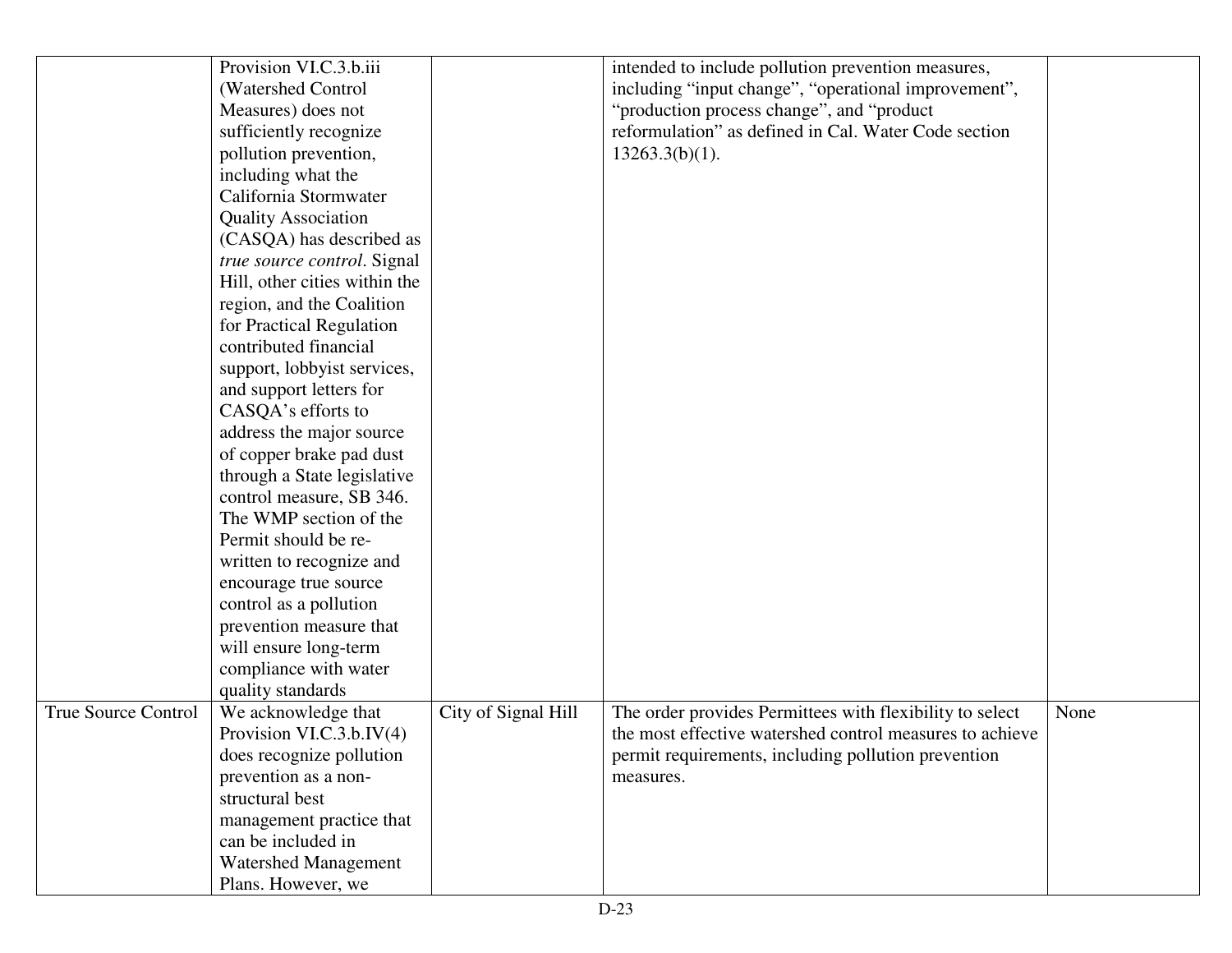|                     | believe that true source    |                  |                                                           |                                |
|---------------------|-----------------------------|------------------|-----------------------------------------------------------|--------------------------------|
|                     | control, including product  |                  |                                                           |                                |
|                     | substitution and materials  |                  |                                                           |                                |
|                     | substitution, as well as    |                  |                                                           |                                |
|                     | product take-back, needs    |                  |                                                           |                                |
|                     | more emphasis in regional   |                  |                                                           |                                |
|                     | and statewide efforts to    |                  |                                                           |                                |
|                     | improve water quality       |                  |                                                           |                                |
| <b>TMDL Control</b> | VI.C.3.b.iv.(3)             | City of Torrance | The tentative order has been revised to add the following | Part                           |
| Measures            | 51                          | Detailed         | provision: "Permittees shall identify those control       | $VI.C.4.b.iv.(3) -$            |
|                     | In many cases the           |                  | measures to be modified, if any, to most effectively      | Added sentence                 |
|                     | <b>Watershed Management</b> |                  | address TMDL requirements within the watershed."          | after 1 <sup>st</sup> sentence |
|                     | Program will identify       |                  |                                                           |                                |
|                     | <b>BMPs</b> that address    |                  |                                                           |                                |
|                     | multiple pollutants and     |                  |                                                           |                                |
|                     | multiple TMDLs,             |                  |                                                           |                                |
|                     | therefore "control          |                  |                                                           |                                |
|                     | measures" previously        |                  |                                                           |                                |
|                     | identified would need to    |                  |                                                           |                                |
|                     | be substituted by different |                  |                                                           |                                |
|                     | <b>BMPs</b> with greater    |                  |                                                           |                                |
|                     | effectiveness, i.e. BMPs    |                  |                                                           |                                |
|                     | identified in existing      |                  |                                                           |                                |
|                     | <b>TMDL</b> Implementation  |                  |                                                           |                                |
|                     | Plans may not be            |                  |                                                           |                                |
|                     | appropriate for multiple    |                  |                                                           |                                |
|                     | pollutants.                 |                  |                                                           |                                |
|                     | Revise (3) to read          |                  |                                                           |                                |
|                     | "Permittees shall list      |                  |                                                           |                                |
|                     | control measures that have  |                  |                                                           |                                |
|                     | been identified in TMDLs    |                  |                                                           |                                |
|                     | and corresponding           |                  |                                                           |                                |
|                     | implementation plans and    |                  |                                                           |                                |
|                     | identify those control      |                  |                                                           |                                |
|                     | measures to be modified to  |                  |                                                           |                                |
|                     | support the Reasonable      |                  |                                                           |                                |
|                     | Assurance Analysis for      |                  |                                                           |                                |
|                     | each TMDL                   |                  |                                                           |                                |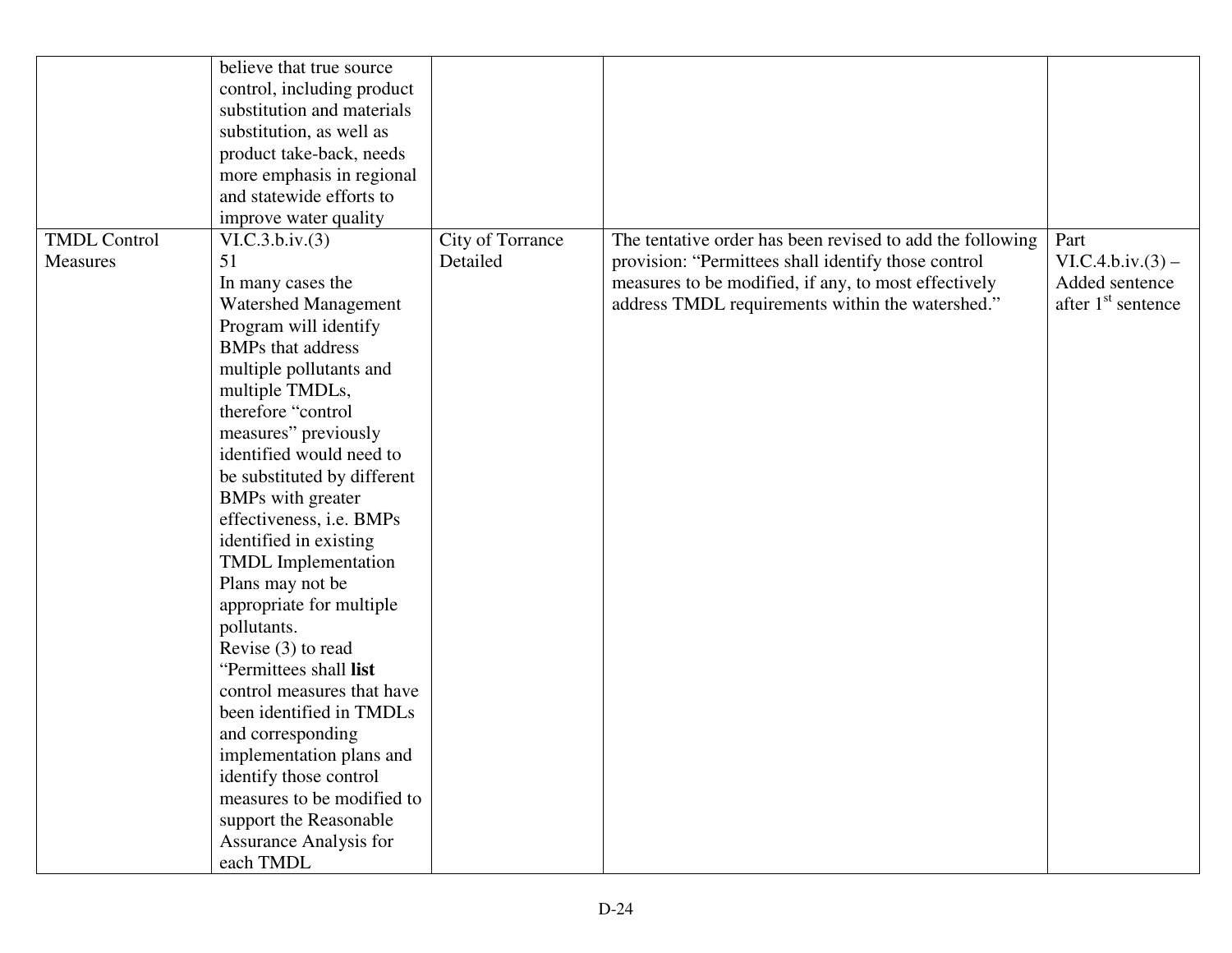| General | Sheet<br>the Fact<br>While<br>indicates the WMP can be<br>performed individually or<br>collectively, the language<br>in the WMP Provisions<br>should affirm that WMPs<br>can be done by one single<br>and/or<br>Agency<br>a<br>Watershed Group. In Part<br>VI.C.1., add language that<br>states "Permittees may<br>participate<br>the<br>in<br>Watershed<br>Management<br>Program individually or<br>collectively" so that the<br>Fact Sheet and Provision<br>language are consistent. | <b>LACFCD</b>            | The revised tentative order clarifies that a WMP can be<br>developed and implemented by a Permittee individually<br>or collaboratively with other Permittees in the<br>watershed.                                                                                                                                                                                                                                                      | Part VI.C.1.e                                      |
|---------|----------------------------------------------------------------------------------------------------------------------------------------------------------------------------------------------------------------------------------------------------------------------------------------------------------------------------------------------------------------------------------------------------------------------------------------------------------------------------------------|--------------------------|----------------------------------------------------------------------------------------------------------------------------------------------------------------------------------------------------------------------------------------------------------------------------------------------------------------------------------------------------------------------------------------------------------------------------------------|----------------------------------------------------|
| General | Receiving<br>Water<br>Limitations<br>have<br>been<br>repeatedly<br>described as<br>which<br>for<br>targets<br>Minimum<br>Control<br>Measures and other BMPs<br>should<br>be<br>designed.<br>However, receiving water<br>quality is the result of<br>many other concurrent<br>discharges besides MS4s,<br>including nonpoint and<br>instream<br>sources.<br>Receiving<br>water<br>limitations should not be<br>considered<br>effluent<br>as<br>targets.                                 | County of Los<br>Angeles | The revised tentative order has been clarified in several<br>places that each WMP shall identify and implement<br>strategies, control measures, and BMPs to ensure that<br>MS4 discharges do not cause or contribute to<br>exceedances of receiving water limitations, recognizing<br>that there may be other types of non-MS4 discharges to<br>a particular water body that may affect the overall<br>quality of the receiving water. | Language has<br>been revised in<br>several places. |
| General | Part VI.C.1.d. should be<br>revised to read: "The goal<br>Watershed<br>the<br>of<br>Management Programs is                                                                                                                                                                                                                                                                                                                                                                             | County of Los<br>Angeles | The tentative order has been revised as requested.                                                                                                                                                                                                                                                                                                                                                                                     | Part VI.C.1.d                                      |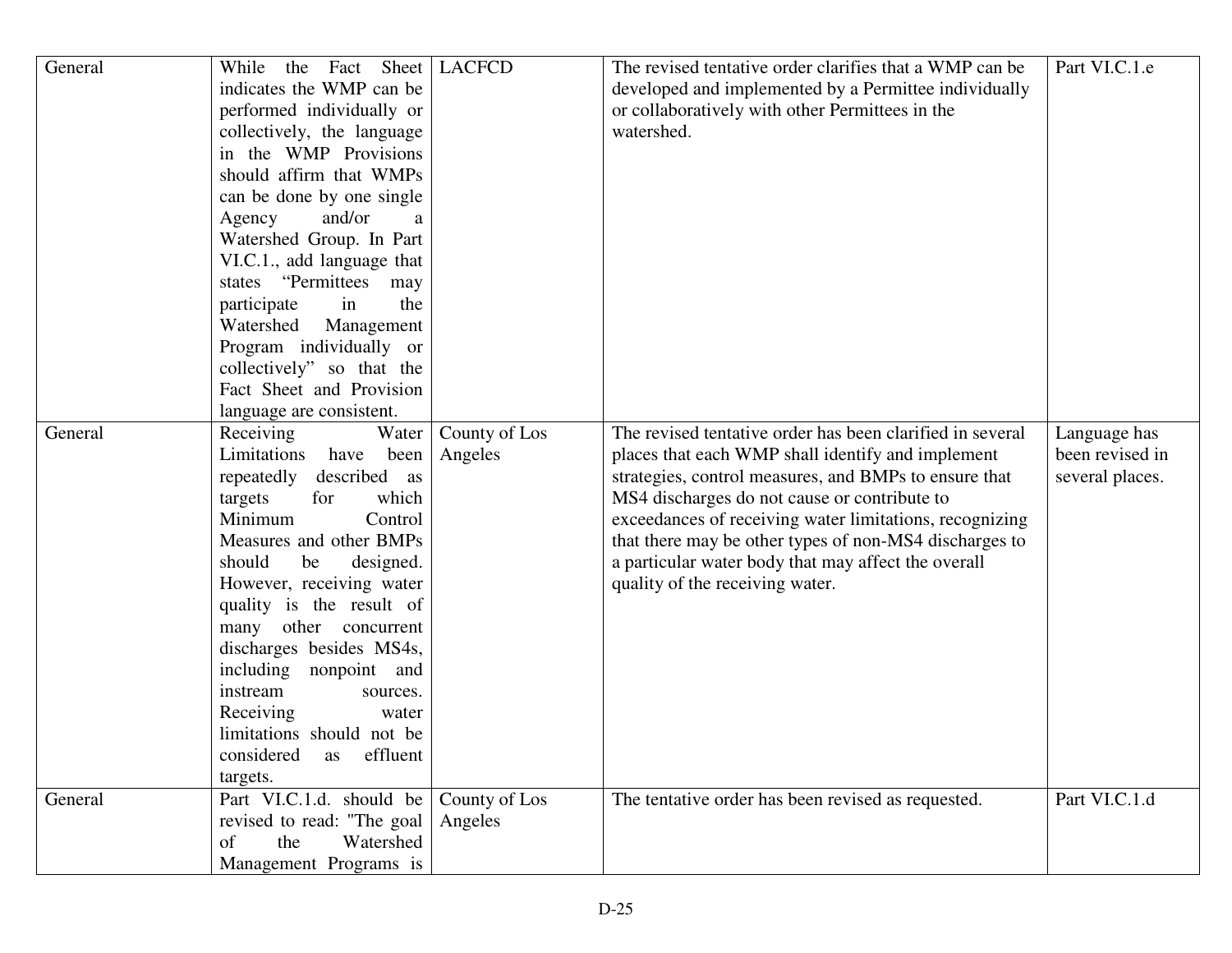|                | to ensure that discharges     |               |                                                            |                          |
|----------------|-------------------------------|---------------|------------------------------------------------------------|--------------------------|
|                | from the<br>Los Angeles       |               |                                                            |                          |
|                | Permittees'<br>County         |               |                                                            |                          |
|                | MS4"                          |               |                                                            |                          |
| Attachment A   | definition<br>The<br>of       | County of Los | Federal regulations at 40 CFR sections 124.8, 124.9 and    | <b>Revisions to Part</b> |
|                | "Reasonable<br>Assurance"     | Angeles       | 124.18 support the permit provision that requires          | VI.C.4.b.(iv)(5)         |
|                | that clearly<br>states<br>its |               | Permittees to conduct a reasonable assurance analysis.     |                          |
|                | criteria<br>and<br>legal      |               | Furthermore, USEPA has stated in both its November         |                          |
|                | should<br>justification<br>be |               | 22, 2002 memo and its November 12, 2010 revision to        |                          |
|                | added to Attachment A         |               | the 2002 memo that the permit's record must provide an     |                          |
|                |                               |               | adequate demonstration that, where a BMP-based             |                          |
|                |                               |               | approach is selected, the BMPs required by the permit      |                          |
|                |                               |               | will be sufficient to implement applicable WQBELs.         |                          |
|                |                               |               | The permit requirement to conduct a reasonable             |                          |
|                |                               |               | assurance analysis is equivalent to "providing an          |                          |
|                |                               |               | adequate demonstration." Additional detail is provided     |                          |
|                |                               |               | in Part VI.C.4.b. $(iv)(5)$ of the revised tentative order |                          |
|                |                               |               | regarding the requirements for a Reasonable Assurance      |                          |
|                |                               |               | Analysis.                                                  |                          |
| Attachment A   | A definition of "Numeric      | County of Los | Non-storm water action levels are described in the Fact    | None                     |
|                | Action Levels" should be      | Angeles       | Sheet (Attachment F) Part XIII.F.1.c.i. "Approach for      |                          |
|                | added to Attachment A         |               | Deriving Action Levels". Municipal Action Levels           |                          |
|                |                               |               | (MALs) are described in Attachment G, Part VIII.           |                          |
| <b>Process</b> |                               |               |                                                            |                          |
| Timelines for  | The timeline described in     | Environmental | The timelines in the order are reasonable and consistent   | None to timelines        |
| Implementation | the permit fails to take into | Groups        | with applicable timelines, in particular those established | for                      |
|                | account the 2001 permit's     |               | in TMDLs. Permittees are generally required to continue    | implementation           |
|                | requirements<br>that          |               | to implement their existing storm water management         | of TMDL                  |
|                | Permittees develop and put    |               | program and within 6 months of the effective date of the   | provisions; some         |
|                | into effect implementation    |               | permit, implement any new or enhanced elements of          | changes to allow         |
|                | plans, and that time and      |               | their storm water management program requirements in       | additional time          |
|                | effort have already been      |               | Part VI.D If Permittees elect to develop a Watershed       | for development          |
|                | spent in developing plans     |               | Management Program, which is voluntary, it is              | of collaborative         |
|                | that may be applicable to     |               | reasonable to allow time to develop a comprehensive        | <b>WMPs</b>              |
|                | draft<br>permit's<br>the      |               | plan, and to allow additional time where permittees elect  |                          |
|                | requirements. Where plans     |               | to develop a WMP collaboratively and commit to early       |                          |
|                | have<br>been<br>properly      |               | actions to be implemented concurrently with program        |                          |
|                | implemented<br>under the      |               | development. The order requires ongoing                    |                          |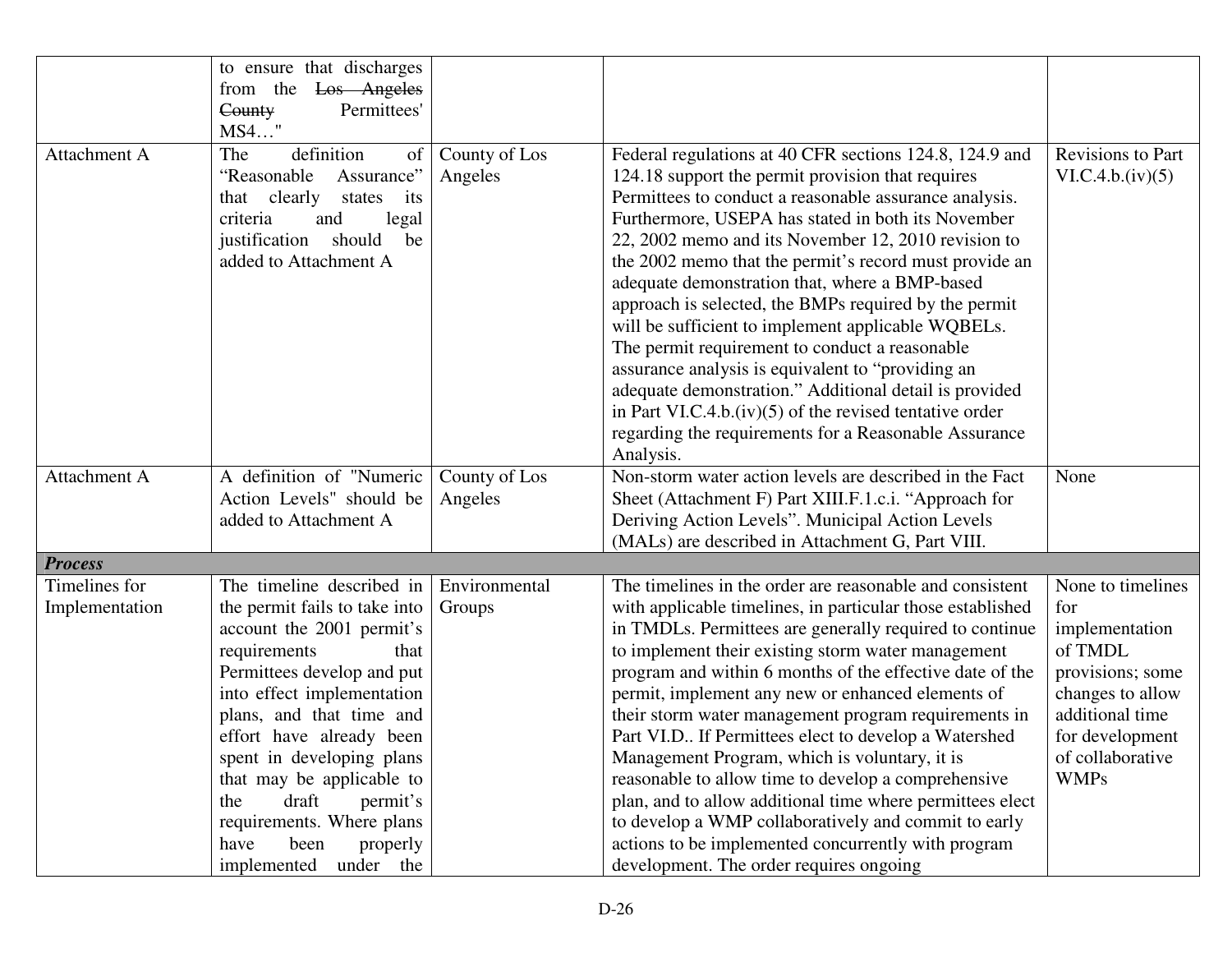|                                   | additional<br>2001<br>permit,<br>should<br>not<br>time<br>be<br>Where<br>necessary.<br>Permittees have failed to<br>comply<br>with<br>permit<br>requirements of their own<br>devise,<br>providing<br>additional<br>time<br>only<br>rewards<br>prior<br>poor<br>performance.                                                                                                                |                          | implementation of a Permittee's current storm water<br>management programs during WMP development.<br>While the tentative order has been revised to allow more<br>time to develop collaborative WMPs, this is conditioned<br>on Permittees' commitments to early implementation<br>actions.                                                                                                                                                                                                                                                     |                                           |
|-----------------------------------|--------------------------------------------------------------------------------------------------------------------------------------------------------------------------------------------------------------------------------------------------------------------------------------------------------------------------------------------------------------------------------------------|--------------------------|-------------------------------------------------------------------------------------------------------------------------------------------------------------------------------------------------------------------------------------------------------------------------------------------------------------------------------------------------------------------------------------------------------------------------------------------------------------------------------------------------------------------------------------------------|-------------------------------------------|
| Timelines of<br>Implementation    | While implementing the<br>WMP places Permittees in<br>compliance with certain<br>permit requirements, it is<br>not clear if Permittees will<br>be in compliance during<br>the development phase.<br>Furthermore, more clarity<br>is needed on whether or<br>will<br>Permittees<br>not<br>continue existing programs<br>during the development<br>Recommend<br>phase.<br>language provided. | County of Los<br>Angeles | The tentative order has been revised to clarify that<br>Permittees electing to develop a WMP are required to<br>continue to implement their existing storm water<br>management programs, including actions within each of<br>the six categories of minimum control measures, as well<br>as watershed control measures to achieve WQBELs and<br>RWL pursuant to Part VI.E. and Attachments L-R with<br>compliance deadlines occurring prior to approval of the<br>Watershed Management Program by the Regional Water<br>Board Executive Officer. | Part VI.C.2.d -<br>New provision<br>added |
| Timelines for<br>Implementation   | Board<br>should<br>The<br>synchronize<br>the<br>preparation of the draft<br>WMP Plan with<br>the<br>integrated monitoring plan<br>and provide sufficient time<br>for<br>data/information<br>gathering and analyses to<br>prepare the draft WMP<br>The<br>Plan.<br>County<br>recommends 2 years after<br>Permit adoption date.                                                              | County of Los<br>Angeles | The timelines for submittal of the WMP plan and the<br>IMP or CIMP have been aligned in the revised tentative<br>order.                                                                                                                                                                                                                                                                                                                                                                                                                         | Table 9 and<br>Attachment E               |
| Due date for<br>implementation of | The proposed due date for<br>start of implementation of                                                                                                                                                                                                                                                                                                                                    | County of Los<br>Angeles | The tentative order has been revised to state that<br>implementation of the WMP shall begin upon approval                                                                                                                                                                                                                                                                                                                                                                                                                                       | Table 9                                   |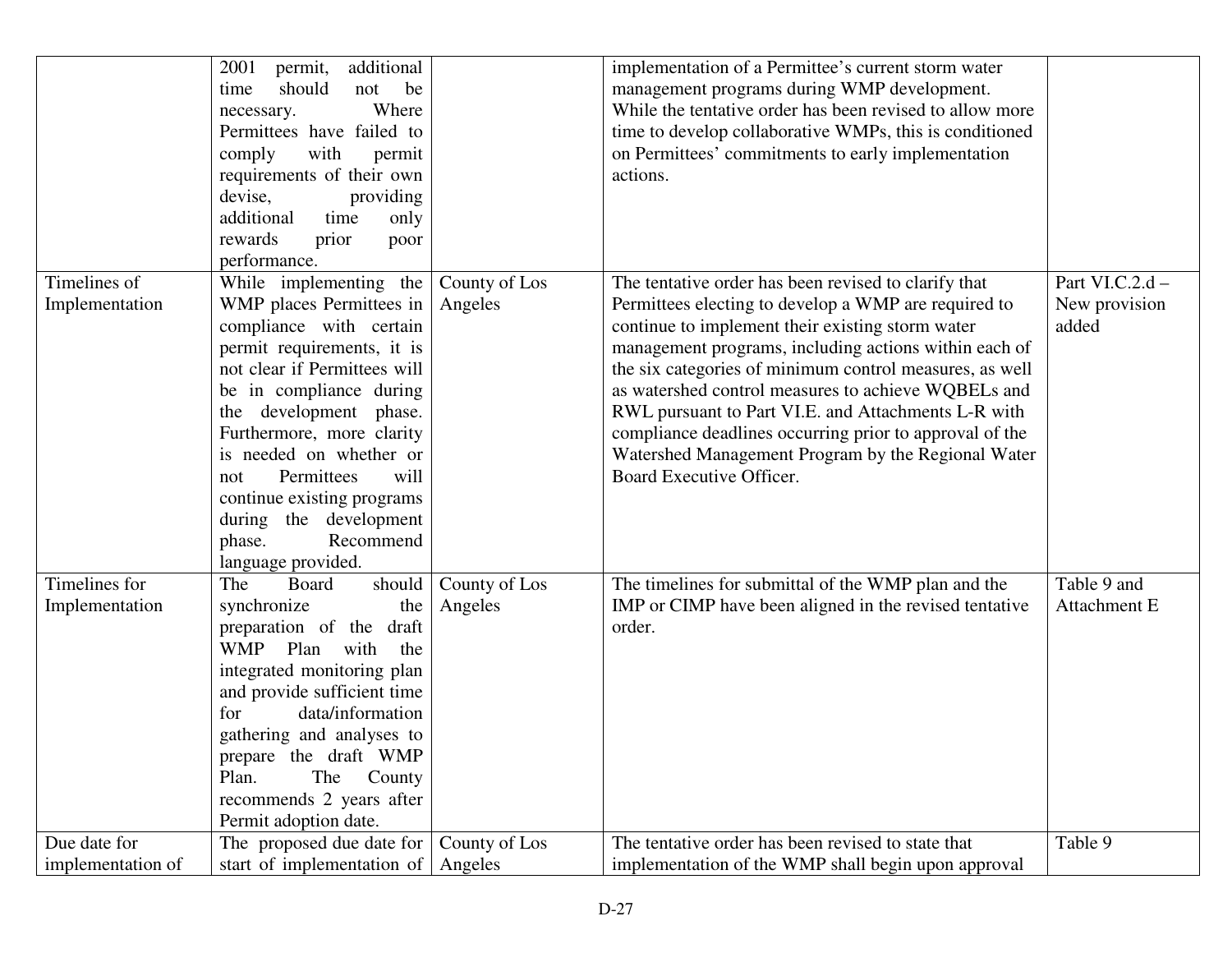| <b>WMP</b>                 | the WMP as listed in             |               | of the final plan by the Regional Water Board Executive     |                   |
|----------------------------|----------------------------------|---------------|-------------------------------------------------------------|-------------------|
|                            | Table 9 is not consistent        |               | Officer.                                                    |                   |
|                            | with the narrative in Part       |               |                                                             |                   |
|                            | VI.C.4. Table 9 should be        |               |                                                             |                   |
|                            | revised to state that the        |               |                                                             |                   |
|                            | due date for beginning           |               |                                                             |                   |
|                            | implementation of the            |               |                                                             |                   |
|                            | WMP is "Upon submittal           |               |                                                             |                   |
|                            | approval of final plan by        |               |                                                             |                   |
|                            | the Regional Water Board         |               |                                                             |                   |
|                            | Executive Officer." The          |               |                                                             |                   |
|                            | Board should also add an         |               |                                                             |                   |
|                            | item to the table that           |               |                                                             |                   |
|                            | provides a deadline for          |               |                                                             |                   |
|                            | when the Board<br>will           |               |                                                             |                   |
|                            | the<br>approve                   |               |                                                             |                   |
|                            | implementation plan.             |               |                                                             |                   |
| <b>Program Development</b> |                                  |               |                                                             |                   |
| <b>Source Assessment</b>   | Requiring Permittees to          | County of Los | Where receiving waters are not meeting water quality        | Revisions to Part |
| and Control                | address $303(d)$ listing         | Angeles       | standards due to MS4 discharges and the pollutant(s) is     | VI.C.             |
| Measures                   | pollutants outside of a          |               | not already addressed by a TMDL, the Order has been         |                   |
|                            | TMDL process in Part             |               | revised to allow Permittees to develop and implement a      |                   |
|                            | VI.C.3. forces Permittees        |               | Watershed Management Program to address receiving           |                   |
|                            | to further spread their          |               | water limitations not otherwise addressed by a TMDL.        |                   |
|                            | already scarce resources.        |               | For pollutants that are in a similar class to those already |                   |
|                            | The focus should be on           |               | addressed by a TMDL for the water body, the                 |                   |
|                            | TMDL pollutants. The             |               | requirements, milestones and dates for their achievement    |                   |
|                            | Board should focus WMP           |               | must align with those established in the TMDL               |                   |
|                            | <b>TMDL</b><br>efforts<br>on     |               | implementation schedule. A Permittee's full compliance      |                   |
|                            | pollutants (Category 1),         |               | with all requirements and dates for their achievement in    |                   |
|                            | <b>State</b><br>and<br>designate |               | an approved Watershed Management Program will               |                   |
|                            | $(303(d))$ Listing pollutants    |               | constitute compliance with the receiving water              |                   |
|                            | (Category 2) optional for        |               | limitations in Part V.A. addressed by the program.          |                   |
|                            | source<br>assessment,            |               | Where MS4 discharges are causing or contributing to         |                   |
|                            | selection<br>and                 |               | exceedances of receiving water limitations, and             |                   |
|                            | implementation of control        |               | enhanced storm water and non-storm water controls are       |                   |
|                            | measures, etc. Or, as an         |               | available to control the pollutants in the MS4 discharge,   |                   |
|                            | incentive for Permittees to      |               | it is preferable to directly implement these through the    |                   |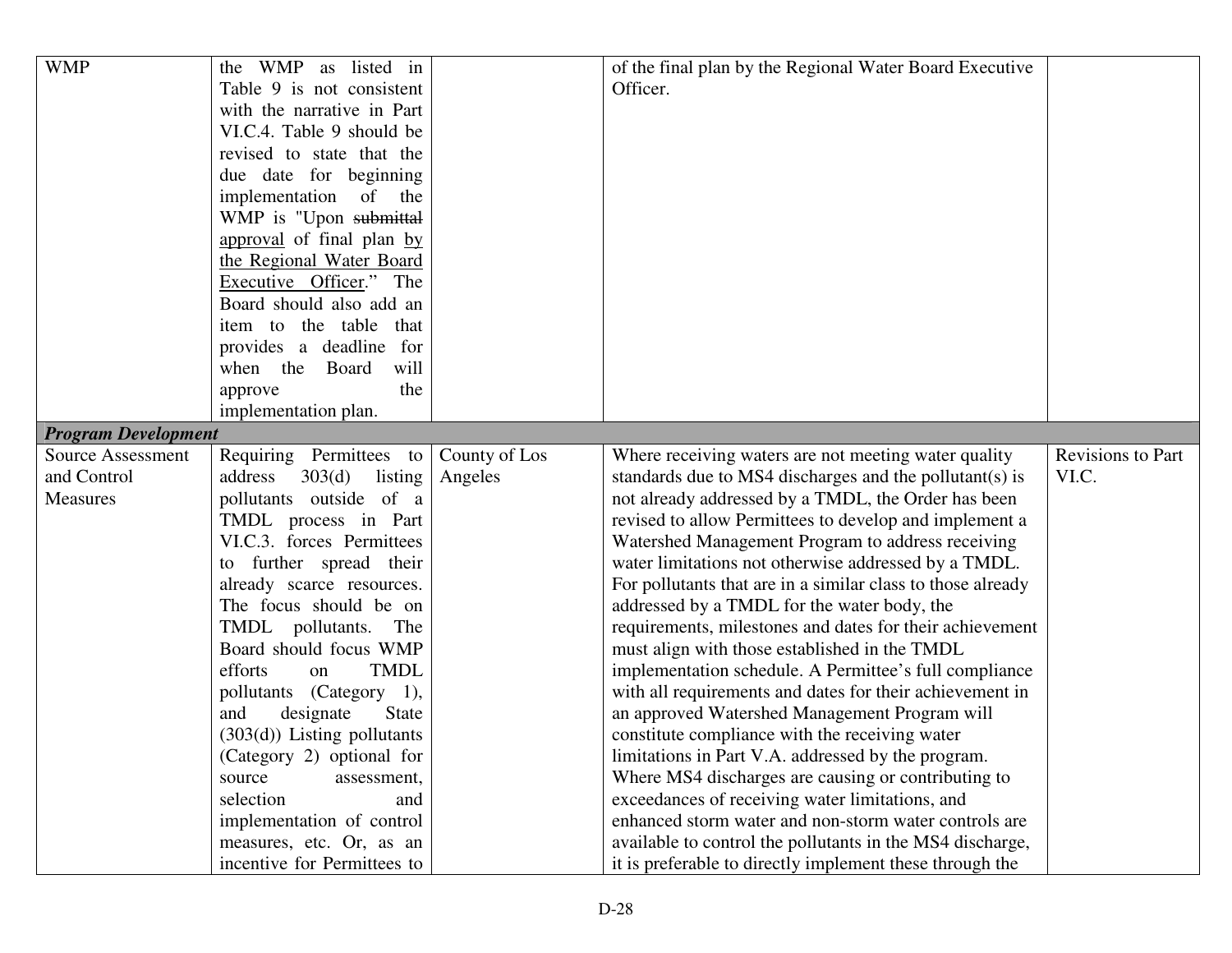|                      | address non-Category 1      |               | Permittees' Watershed Management Programs rather            |                 |
|----------------------|-----------------------------|---------------|-------------------------------------------------------------|-----------------|
|                      | pollutants, the permit      |               | than go through the administrative process of developing    |                 |
|                      | should provide<br>that a    |               | a TMDL first and then implementing these control            |                 |
|                      | Permittee will not be       |               | measures.                                                   |                 |
|                      | considered in violation of  |               |                                                             |                 |
|                      | receiving<br>the<br>water   |               |                                                             |                 |
|                      | limitations for a water     |               |                                                             |                 |
|                      | body-pollutant              |               |                                                             |                 |
|                      | combination not covered     |               |                                                             |                 |
|                      | under a TMDL if that        |               |                                                             |                 |
|                      | body-pollutant<br>water     |               |                                                             |                 |
|                      | combination is being        |               |                                                             |                 |
|                      | addressed by an approved,   |               |                                                             |                 |
|                      | expanded WMP.               |               |                                                             |                 |
| Sizing of Structural | The staff working proposal  | <b>LACFCD</b> | Part VI.E. of the tentative order has been revised to state | Part VI.E.2.d.4 |
| Controls             | required that structural    |               | that "Where necessary to achieve applicable WQBELs          |                 |
|                      | controls be sized at a      |               | and receiving water limitations, structural storm water     |                 |
|                      | <i>minimum</i> to treat the |               | BMPs should be designed and maintained to treat storm       |                 |
|                      | volume of<br>stormwater     |               | water runoff from the $85th$ percentile, 24-hour storm at a |                 |
|                      | runoff from the 85th        |               | minimum "                                                   |                 |
|                      | percentile, 24-hour storm.  |               |                                                             |                 |
|                      | However, the tentative      |               | The Regional Water Board recognizes that Permittees         |                 |
|                      | permit removed this item.   |               | may employ a variety of control measures – both             |                 |
|                      | To be consistent with the   |               | structural and non-structural. Therefore, the language      |                 |
|                      | TMDL requirement (Part      |               | has been provided to allow flexibility for Permittees to    |                 |
|                      | VI.E.2.d.4, page 113), re-  |               | determine the best combination of measures and the          |                 |
|                      | insert this item from the   |               | most effective sizing for structural control measures to    |                 |
|                      | working proposal<br>and     |               | achieve applicable WQBELs and receiving water               |                 |
|                      | delete the "at minimum"     |               | limitations. The purpose of the WMP is to give              |                 |
|                      | language.                   |               | Permittees the flexibility to identify the most effective   |                 |
|                      |                             |               | suite of watershed control measures to meet permit          |                 |
|                      |                             |               | requirements. Therefore, the requirement for sizing of      |                 |
|                      |                             |               | structural controls has not been included in Part VI.C.     |                 |
|                      |                             |               | except in the case of an enhanced Watershed                 |                 |
|                      |                             |               | Management Program, discussed below.                        |                 |
|                      |                             |               |                                                             |                 |
|                      |                             |               | The tentative order has been revised to provide             |                 |
|                      |                             |               | Permittees with the option to develop an enhanced           |                 |
|                      |                             |               | Watershed Management Program. Recognizing the               |                 |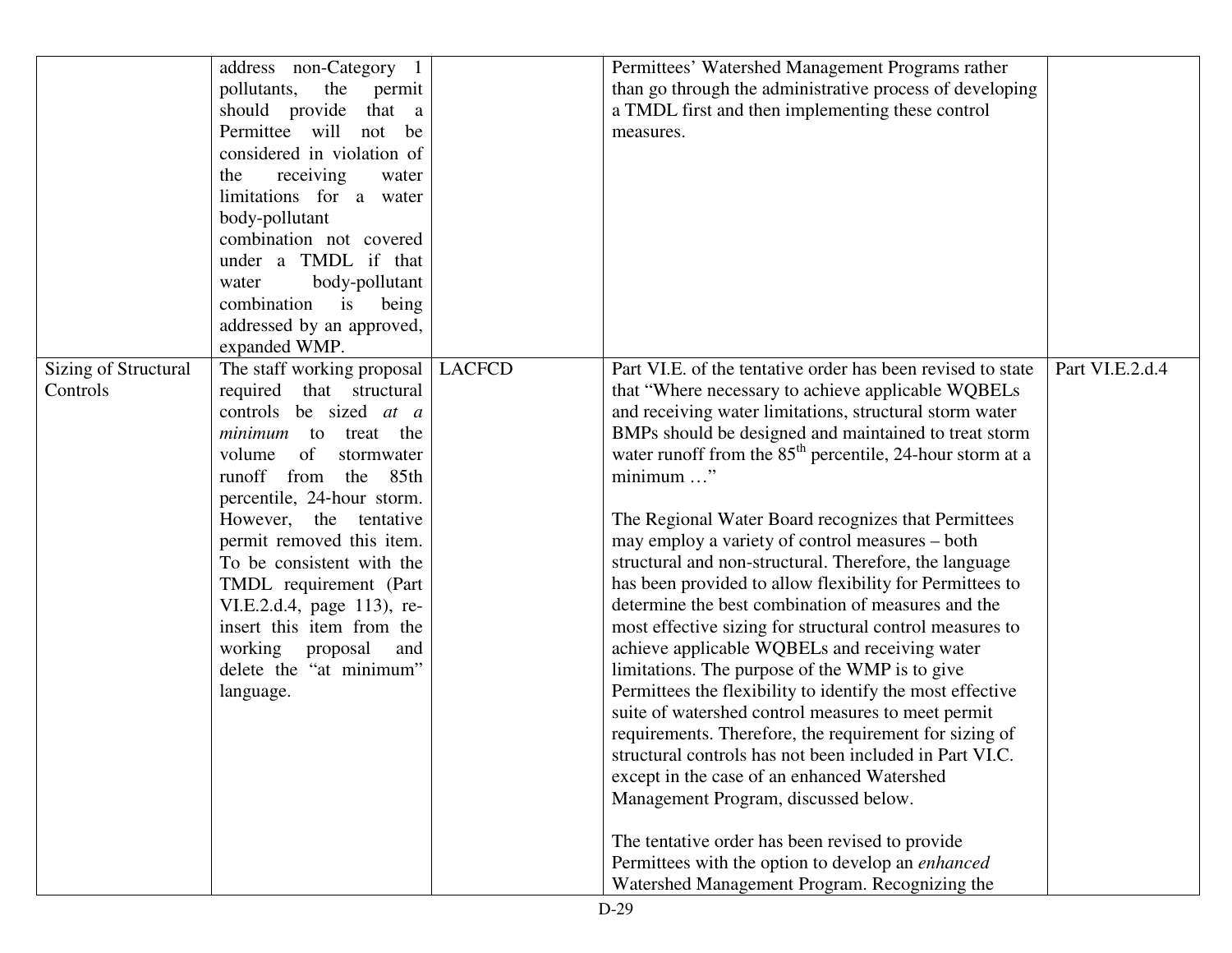| Minimum Control<br>Measures        | of<br>listing<br>The<br>the<br>minimum<br>control<br>measures in the Fact Sheet<br>(VI.B.)<br>that<br>be<br>can<br>modified<br>through<br>the<br>WMP omits the Planning<br>and Land Development<br>Program,<br>which<br>is | County of Los<br>Angeles | benefits of storm water capture and infiltration, an<br>enhanced Watershed Management Program is one that<br>comprehensively evaluates opportunities, with the<br>participating Permittees' collective jurisdictional area in<br>a Watershed Management Area, for collaboration among<br>Permittees and other partners on multi-benefit regional<br>projects to control MS4 discharges of storm water by,<br>wherever feasible, retaining the $85th$ percentile, 24-hour<br>storm event for the drainage areas tributary to the<br>projects, while also achieving other benefits including<br>flood control and water supply, among others. Where<br>retention of the $85th$ percentile, 24-hour storm event is<br>not feasible, the enhanced Watershed Management<br>Program shall include a Reasonable Assurance Analysis<br>to demonstrate that applicable water quality based<br>effluent limitations and receiving water limitations shall<br>be achieved through implementation of other watershed<br>control measures.<br>The tentative order has been revised to remove the<br>Planning and Land Development Program from the list<br>of minimum control measures that can be modified in a<br>Watershed Management Program. However, Part<br>VI.D.7.d.i. allows a Permittee that has adopted a local<br>LID ordinance prior to the adoption of this Order, and<br>which includes a retention requirement numerically<br>equal to the 0.75-inch, 24-hour rain event or the $85th$ | Part<br>VI.C.4.b.iv.(1)(a). |  |
|------------------------------------|----------------------------------------------------------------------------------------------------------------------------------------------------------------------------------------------------------------------------|--------------------------|-------------------------------------------------------------------------------------------------------------------------------------------------------------------------------------------------------------------------------------------------------------------------------------------------------------------------------------------------------------------------------------------------------------------------------------------------------------------------------------------------------------------------------------------------------------------------------------------------------------------------------------------------------------------------------------------------------------------------------------------------------------------------------------------------------------------------------------------------------------------------------------------------------------------------------------------------------------------------------------------------------------------------------------------------------------------------------------------------------------------------------------------------------------------------------------------------------------------------------------------------------------------------------------------------------------------------------------------------------------------------------------------------------------------------------------------------------------------------------------------|-----------------------------|--|
|                                    | inconsistent<br>with<br>Part                                                                                                                                                                                               |                          | percentile, 24-hour rain event, to submit documentation                                                                                                                                                                                                                                                                                                                                                                                                                                                                                                                                                                                                                                                                                                                                                                                                                                                                                                                                                                                                                                                                                                                                                                                                                                                                                                                                                                                                                                   |                             |  |
|                                    | VI.C.3.b.iv.                                                                                                                                                                                                               |                          | to the Regional Board that the requirements in the local<br>ordinance will provide equal or greater reduction in<br>storm water pollutant loading and volume as would have<br>been obtained through strict conformance with Part<br>VI.D.7.c.i. or Part VI.D.7.c.ii and, if applicable, Part<br>VI.D.7.c.v.                                                                                                                                                                                                                                                                                                                                                                                                                                                                                                                                                                                                                                                                                                                                                                                                                                                                                                                                                                                                                                                                                                                                                                               |                             |  |
| <b>Adaptive Management Process</b> |                                                                                                                                                                                                                            |                          |                                                                                                                                                                                                                                                                                                                                                                                                                                                                                                                                                                                                                                                                                                                                                                                                                                                                                                                                                                                                                                                                                                                                                                                                                                                                                                                                                                                                                                                                                           |                             |  |
| Adaptive                           | VI.C.6.a.<br>Parts<br>and                                                                                                                                                                                                  | County of Los            | The tentative order has been revised to clarify that the                                                                                                                                                                                                                                                                                                                                                                                                                                                                                                                                                                                                                                                                                                                                                                                                                                                                                                                                                                                                                                                                                                                                                                                                                                                                                                                                                                                                                                  | Part VI.C.7.a.i             |  |
| Management<br>Process              | VI.C.6.b.<br>requires<br>to base their<br>Permittees<br>adaptive<br>management                                                                                                                                             | Angeles                  | adaptive management process should be based on a<br>consideration of the listed factors in Part VI.C.7.a.i.(1)-<br>(7). The requirements in Part VI.C.7.b have been                                                                                                                                                                                                                                                                                                                                                                                                                                                                                                                                                                                                                                                                                                                                                                                                                                                                                                                                                                                                                                                                                                                                                                                                                                                                                                                       | and Part VI.C.7.b.          |  |
|                                    |                                                                                                                                                                                                                            |                          |                                                                                                                                                                                                                                                                                                                                                                                                                                                                                                                                                                                                                                                                                                                                                                                                                                                                                                                                                                                                                                                                                                                                                                                                                                                                                                                                                                                                                                                                                           |                             |  |